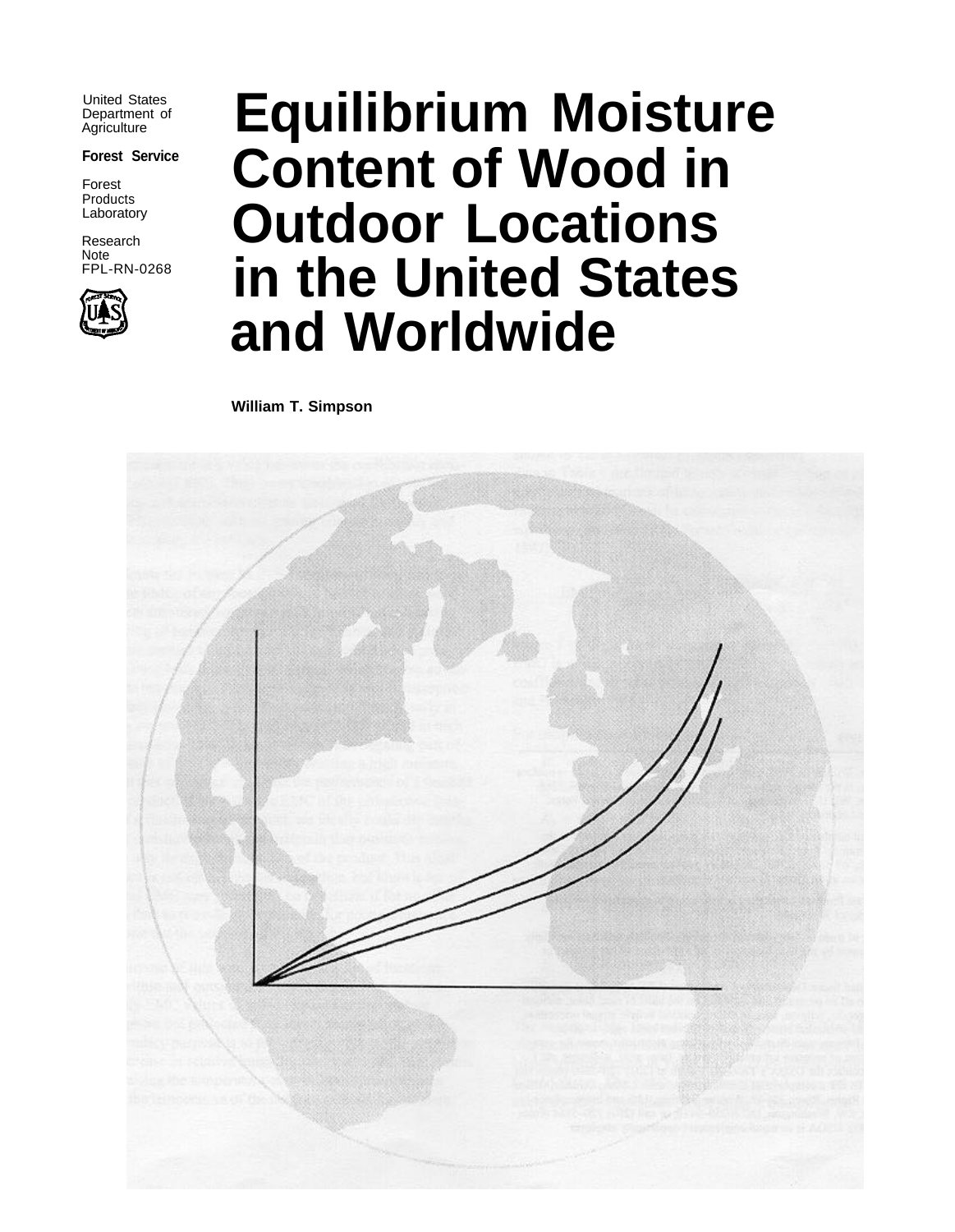### **Abstract**

With relative humidity and temperature data from the National Oceanic and Atmospheric Administration, the average equilibrium moisture content for each month of the year was calculated for 262 locations in the United States and 122 locations outside the United States. As an aid for storage of kiln-dried lumber, a graph is presented for determining the reduction in equilibrium moisture content that results from heating air in an enclosed storage space above the temperature of the outside air.

Keywords: Equilibrium moisture content, lumber storage, drying

August 1998

Simpson, William T. 1998. Equilibrium moisture content of wood in outdoor locations in the United States and worldwide. Res. Note FPL-RN-0268. Madison, WI: U.S. Department of Agriculture, Forest Service, Forest Products Laboratory. 11 p.

A limited number of free copies of this publication are available to the public from the Forest Products Laboratory, One Gifford Pinchot Drive, Madison, WI 53705-2398. Laboratory publications are sent to hundreds of libraries in the United States and elsewhere.

The Forest Products Laboratory is maintained in cooperation with the University of Wisconsin.

The use of trade or firm names is for information only and does not imply endorsement by the U.S. Department of Agriculture of any product or service.

The United States Department of Agriculture (USDA) prohibits discrimination in all its programs and activities on the basis of race, color, national origin, gender, religion, age, disability, political beliefs, sexual orientation, or marital or familial status. (Not all prohibited bases apply to all programs.) Persons with disabilities who require alternative means for communication of program information (braille, large print, audiotape, etc.) should contact the USDA's TARGET Center at (202) 720-2600 (voice and TDD). To file a complaint of discrimination, write USDA, Director, Office of Civil Rights, Room 326-W, Whitten Building, 14th and Independence Avenue, SW, Washington, DC 20250-9410, or call (202) 720-5964 (voice and TDD). USDA is an equal employment opportunity employer.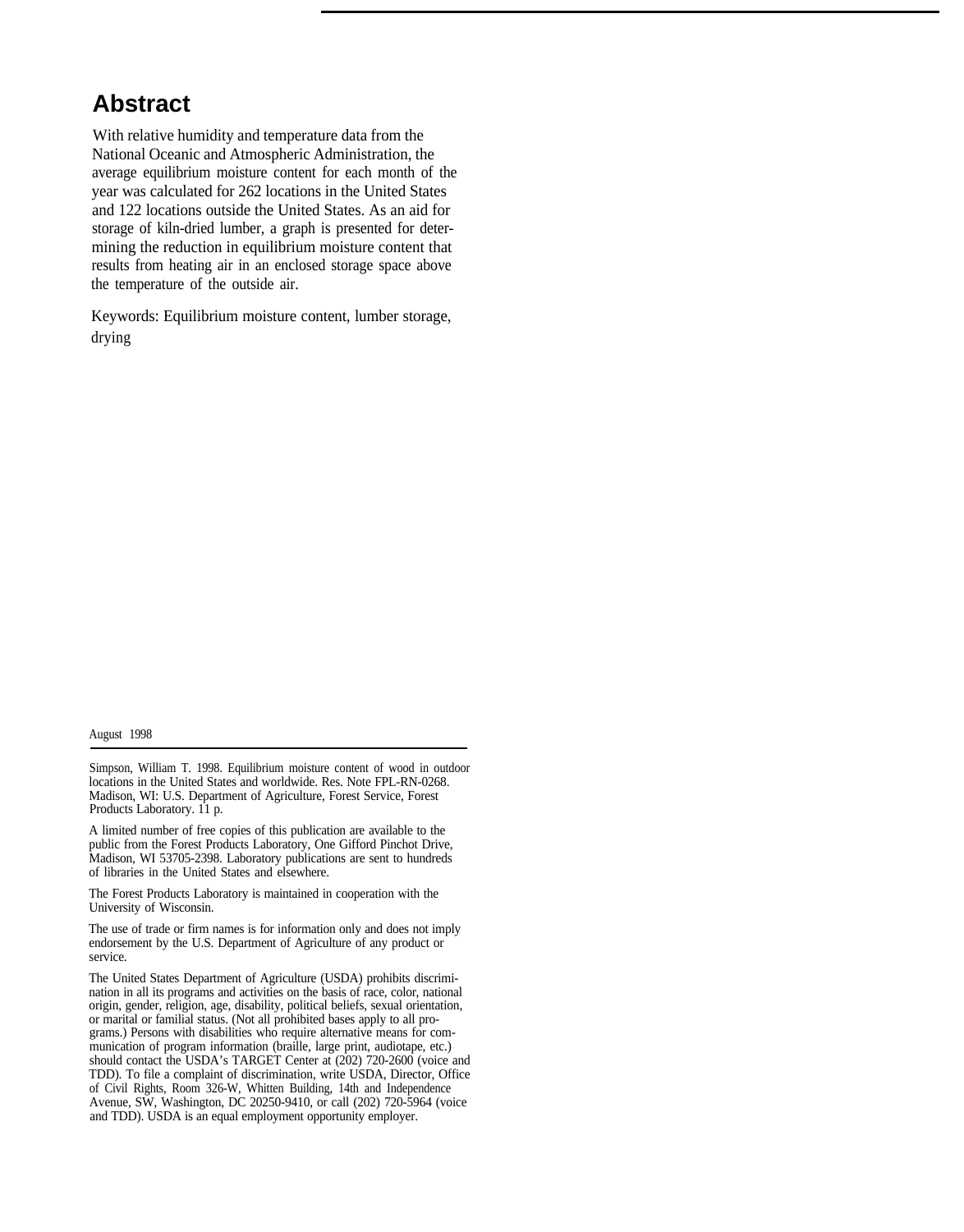**United States Department of**

**Forest Service**

**Forest Products Laboratory**

Note<br>FPL-RN-268



# **Equilibrium Moisture Content of Wood in** Research **Outdoor Locations in the United States and Worldwide**

**William T. Simpson**

## **Errata**

On Page 1, the equation in column 2 should read

$$
EMC = \frac{1,800}{W} \left( \frac{Kh}{1 - Kh} + \frac{K_1 Kh + 2K_1 K_2 K^2 h^2}{1 + K_1 Kh + K_1 K_2 K^2 h^2} \right)
$$

On Page 2, the last line in column 2 should read

"... to 7%, a temperature rise of  $20^{\circ}F(11^{\circ}C)$  is necessary."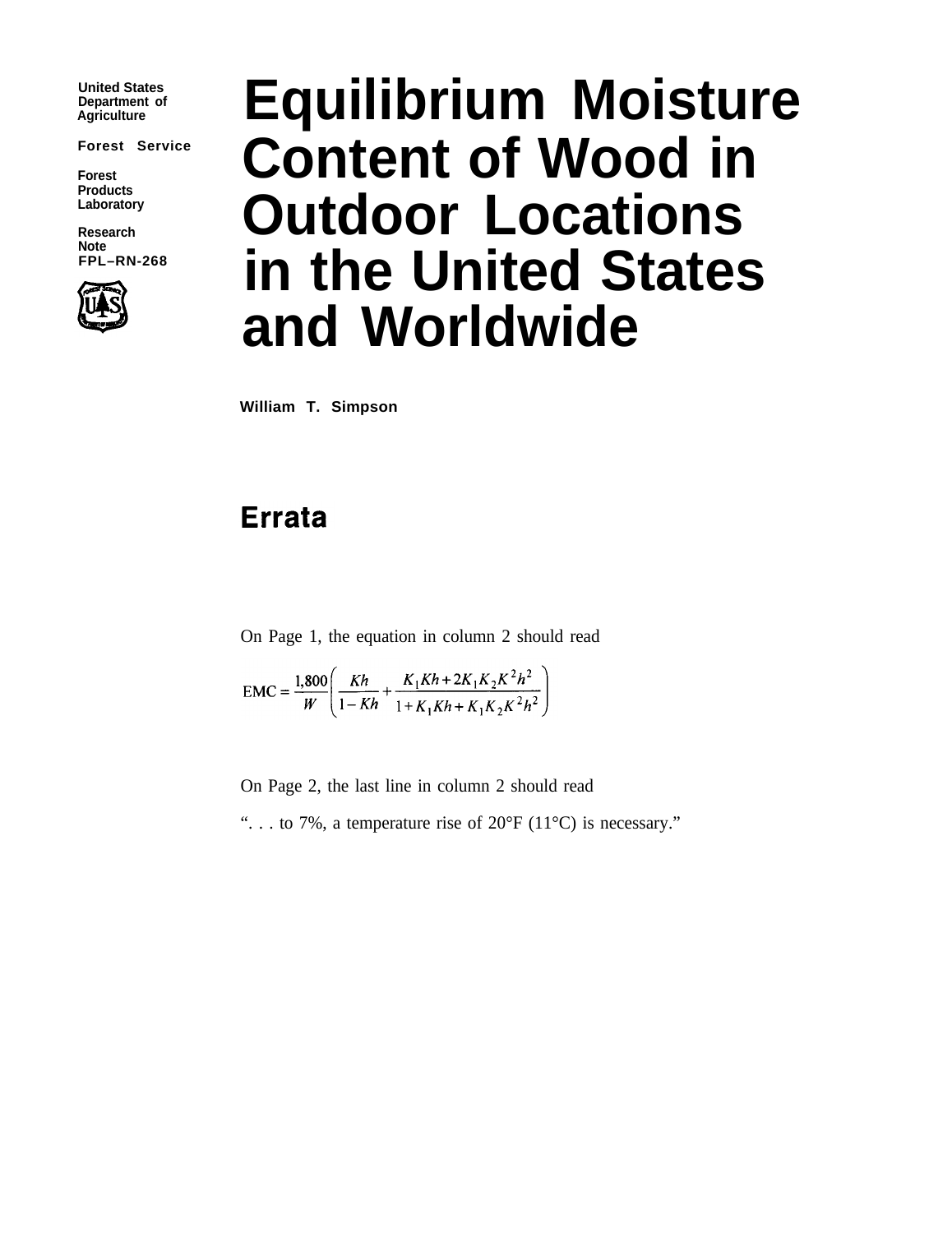# **Equilibrium Moisture Content of Wood in Outdoor Locations in the United States and Worldwide**

**William T. Simpson, Research Forest Products Technologist Forest Products Laboratory, Madison, Wisconsin**

#### **Introduction**

The moisture content of wood depends on the relative humidity and temperature of the air surrounding it. If wood remains long enough in air where the relative humidity and temperature remain constant, the moisture content will also become constant at a value known as the equilibrium moisture content (EMC). Thus, every combination of relative humidity and temperature has an associated EMC value. The EMC increases with increasing relative humidity and with decreasing temperature.

If we know the relative humidity and temperature, and therefore the EMC, of any location where lumber or other wood products are stored, we have useful information relevant to air drying of lumber, storage of dried lumber, and optimum moisture content of lumber for use in finished wood products. Low EMCs accelerate air drying, which is often advantageous but can be a detriment if a species that is susceptible to surface checking, such as oak, dries too quickly early in the drying process. Kiln-dried lumber that is stored in high EMC conditions can regain moisture, thus negating part of the results of drying and possibly creating a high moisture content that will adversely affect the performance of a finished wood product. If we knew the EMC of the prospective location of a finished wood product, we ideally could dry lumber to that moisture content and maintain that moisture content all the way through manufacture of the product. This ideal situation is not often possible in practice, but knowledge of the ideal EMC may sometimes be beneficial if for no other reason than to provide an explanation for poor performance and point out the necessity for a remedy.

The purpose of this note is to provide a list of locations, both within and outside the United States, with the mean monthly EMC values of wood exposed to the outdoor A secondary purpose is to provide easy to use information on the decrease in relative humidity, and thus EMC, that results from raising the temperature of an enclosed storage space atmosphere but protected from direct precipitation or sun. The average EMC for each month is shown in Table 2 for

#### **Equilibrium Moisture Content at U.S. Locations**

The dependence of EMC on relative humidity and temperatures between  $30^{\circ}$ F and  $150^{\circ}$ F (-1.1°C and 65.6°C) is shown in Table 1 (Forest Products Laboratory 1987). The data in Table 1 are limited to only a small fraction of all possible combinations of temperature and relative humidity. Intermediate EMCs can be calculated with the following equations (Simpson 1973, Forest Products Laboratory 1987):

$$
EMC = \frac{1,800}{W} \frac{Kh}{1 - Kh} + \frac{K_1 Kh + 2K_1K_2K^2h^2}{1 + K_1Kh + K_1K_2K^2h^2}
$$

where  $T$  is temperature,  $h$  is relative humidity (%/100), EMC is moisture content  $(\%)$ , and *W*, *K*, *K<sub>n</sub>* and *K<sub>2</sub>* are coefficients of an adsorption model developed by Hailwood and Horrobin (1946).

For temperature in Fahrenheit,

$$
W = 330 + 0.452T + 0.00415T^{2}
$$
  
\n
$$
K = 0.791 + 0.000463T - 0.000000844T^{2}
$$
  
\n
$$
K_1 = 6.34 + 0.000775T - 0.0000935T^{2}
$$
  
\n
$$
K_2 = 1.09 + 0.0284T - 0.0000904T^{2}
$$

and for temperature in Celsius,

 $W = 349 + 1.29T + 0.0135T^2$  $K = 0.805 + 0.000736T - 0.00000273T^2$  $K_1 = 6.27 - 0.00938T - 0.000303T^2$  $K_2 = 1.91 + 0.0407T - 0.000293T^2$ 

262 locations in the United States, Puerto Rico, and Pacific Island territories and in Table 3 for 122 locations outside the United States. The EMCs in Tables 2 and 3 were calculated, above the temperature of the outdoor ambient temperature. using the above equations, from relative humidity and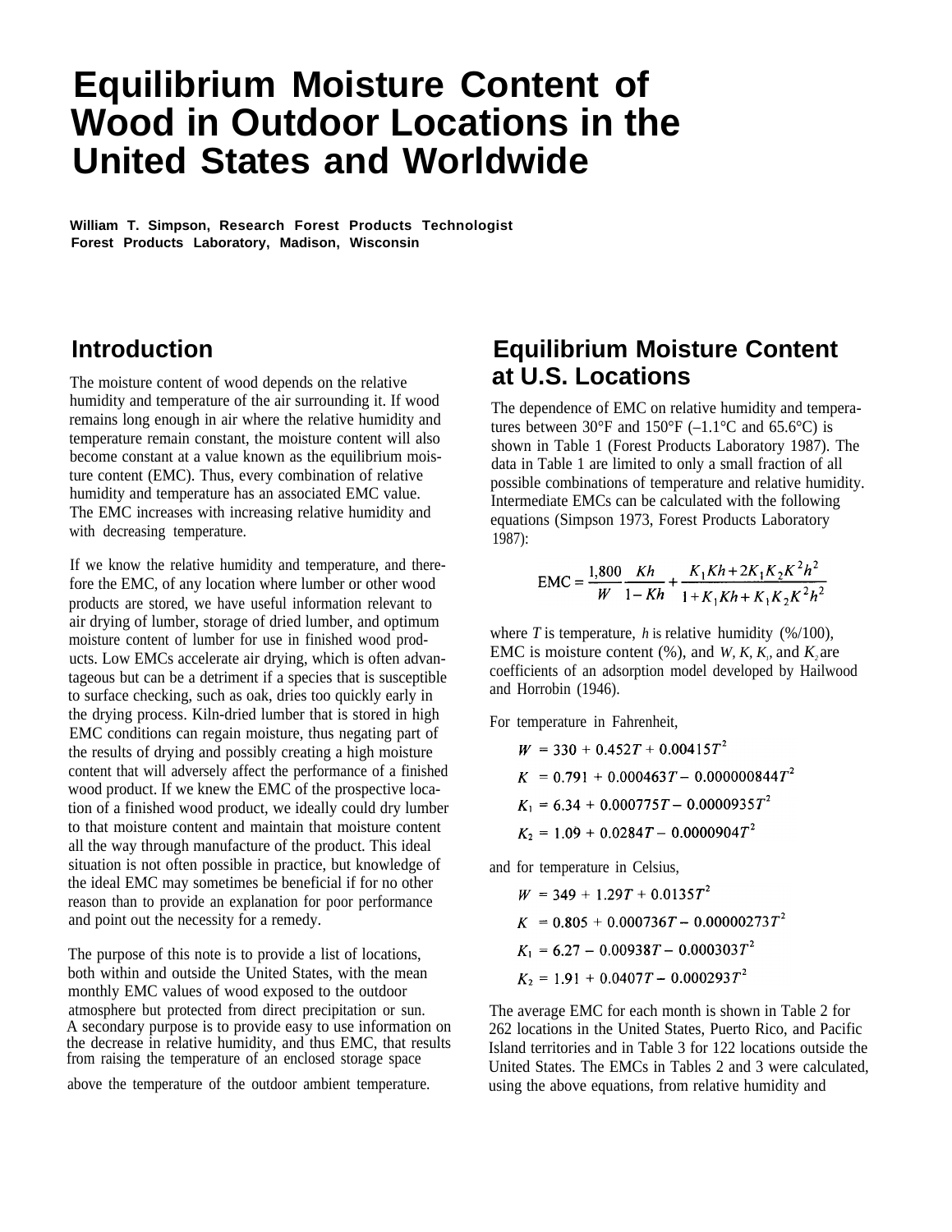temperature data available from the National Climatic Data Center (NCDC), National Oceanic and Atmospheric Administration (NOAA). Most of the data in Table 2 was from NCDC (1997), but 15 of the locations were from Wallis (1977). The tabulated relative humidities are the monthly averages of the daily morning and afternoon values. For the purpose of the EMC calculations, the morning and afternoon values were averaged. The temperature values are the monthly averages of the normal daily temperatures. Most of the NOAA relative humidity and temperature data is based on at least 30 years of observation. The EMCs in Table 3 were calculated from relative humidities that were derived from air and dew point temperatures (USA Today 1998; original data from NCDC). Relative humidity is the ratio of vapor pressure at the dew point temperature to vapor pressure at the air temperature. A least-squares relationship to calculate vapor pressure from temperature was developed from the data of Hawkins (1978):

Vapor pressure =  $\exp(-3.24 + 0.0519T - 0.000172T^2)$  $+ 0.000000424T^3$ 

for vapor pressure in inches of mercury and temperature in Fahrenheit, and

Vapor pressure = 3,390 exp(-1.74 + 0.759T - 0.000424 $T^2$  $+0.00000244T^3$ 

for vapor pressure in pascals and temperature in Celsius.

Several factors should be noted about the EMC data in Tables 2 and 3. Wood exhibits hysteresis, which means that if wood comes to equilibrium at a given relative humidity and temperature, the EMC will be slightly higher if this equilibrium is reached by losing moisture than it would be if it reaches equilibrium by gaining moisture. In the extreme, this effect can be as much as 3% moisture content. However, the EMC database used in this analysis was obtained experimentally under relative humidity conditions that oscillated slightly. This tended to establish EMCs intermediate between the two hysteresis extremes (Stamm and Loughborough 1935) and means they can be considered reasonable estimates for practical applications. A second factor is that the EMC data in Table 1 does not extend below 30°F (-1.1°C), but some of the locations in Tables 2 and 3 have winter temperatures below this level. This raises the question of the validity of the extrapolation to below 30°F. Hedlin (1967) showed evidence that EMC data at 10°F (-12.2°C) are approximately what would be expected by extrapolating from values above 30°F. So, it seems valid to assume that the extrapolated EMCs are reasonable approximations. The third factor of concern is that the EMC values, especially at high relative humidities, of wood species with a high extractive content are lower than species with little or no extractives. Some tropical hardwoods exhibit this behavior (Spalt 1958, Wangaard and Granados 1967).

Western redcedar and redwood are two native continental U.S. species that might be affected by this factor (Spalt 1958, Salamon and others 1975). However, high extractive content heartwood is likely to be more prevalent in old-growth timber, and with the current trend to harvest younger growth timber, extractive content in wood may no longer be as high.

Tables 2 and 3 show the wide variability in EMC as affected by location and month. For example, the EMC in Phoenix, Arizona, in June is only 4.6%, while the EMC in Eugene, Oregon, in December is 20.2%. In Fresno, California, the EMC varies from 7.8% in July to 16.6% in December—a wide range that will cause a large variation in moisture content of wood products from summer to winter. At the other extreme, the EMC in Little Rock, Arkansas, varies throughout the year by only about 1% EMC—from 12.8% in March to 13.9% in September and December.

#### **Lowering Equilibrium Moisture Content for Storage**

It is not uncommon for lumber to be kiln dried to 6% to 8% moisture content and then stored in a protected but unheated area where the relative humidity is such that the EMC is higher than 6% to 8%. If the EMC is high enough and storage is long enough, the lumber can increase in moisture content, which can create problems in product manufacture or performance of an end product. There are several ways to minimize this problem, including wrapping the lumber in a moisture barrier or storing it in an air-conditioned facility. One simple and not too costly method to lower EMC in an enclosed space is by simply raising the temperature above the outside ambient air temperature—easily controlled by a differential thermostat. Alternatively, a humidistat can be used to control a heating system.

When inside temperature is raised above outside temperature without adding any moisture to the inside air, the relative humidity of the inside air is reduced. This is because the specific humidity (the mass of water per unit mass of dry air) of the air remains the same when its temperature is raised, but the capacity of the air to hold moisture increases as temperature increases, therefore lowering relative humidity. Figure 1 shows the effect on EMC of raising inside temperature above outside ambient temperature. Calculations were made using the psychometric equations given in Hawkins (1978).

The graph applies to all outside ambient air temperatures from 30 $\mathrm{^{\circ}F}$  to 90 $\mathrm{^{\circ}F}$  (-1.1 $\mathrm{^{\circ}C}$  to 32.2 $\mathrm{^{\circ}C}$ ). For example, if outside EMC is 14%, Fig. 1 indicates that to reduce EMC to 7%, a temperature rise of  $20^{\circ}F(-6.7^{\circ}C)$  is necessary.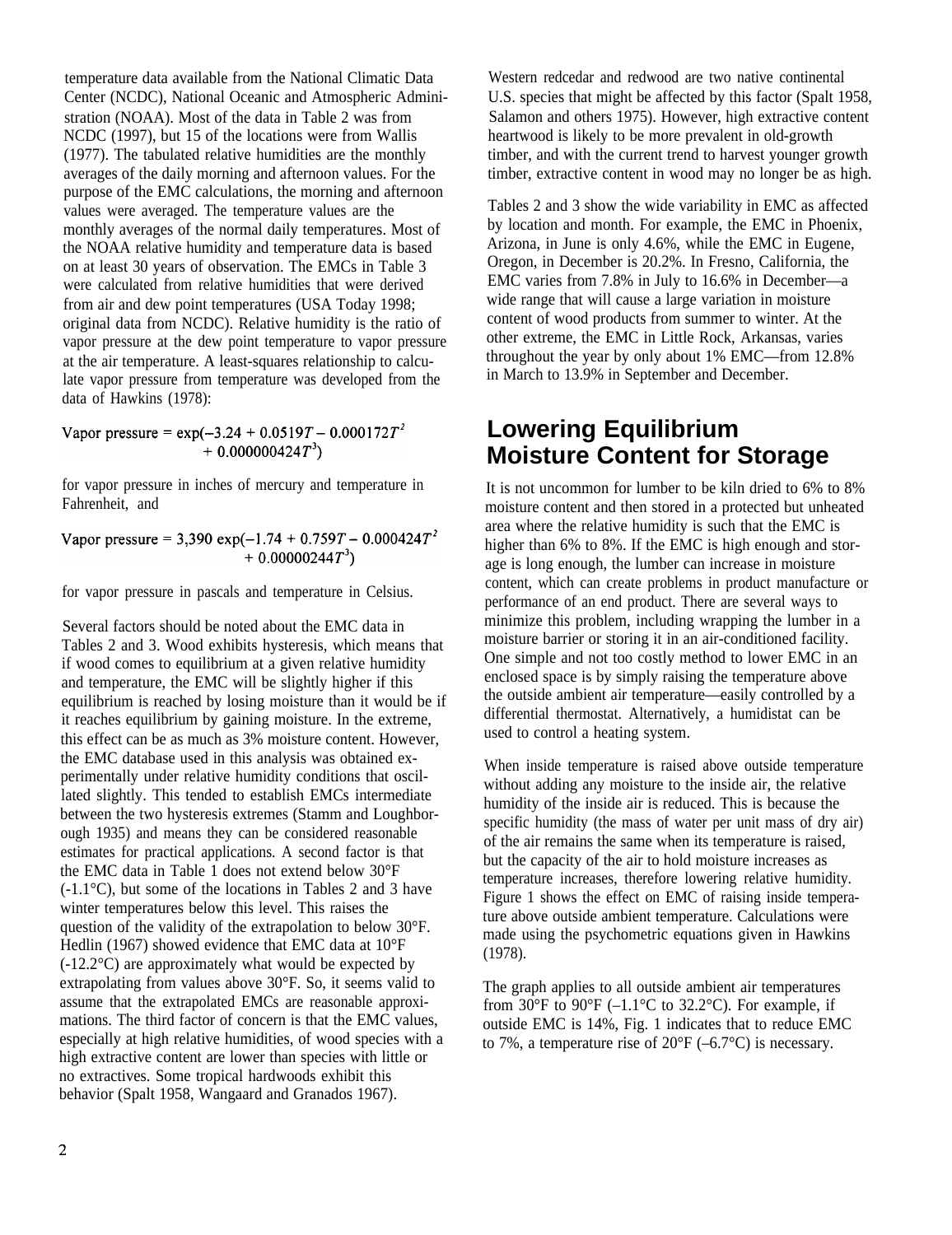### **Literature Cited**

Forest Products Laboratory. 1987. Wood handbook: Wood as an engineering material. Agric. Handbk. 72. (Rev.) Washington, DC: U.S. Department of Agriculture. 466 p.

Hailwood, A.J.; Horrobin, S. 1946. Absorption of water by polymers: analysis in terms of a simple model. Transactions of Faraday Society. 42B: 84-92, 94-102.

Hawkins, G.A. 1978. Heat. In: Mark's standard handbook for mechanical engineers, 8th ed. New York: McGraw-Hill:  $1-58$ . Section 4.

Hedlin, C.P. 1967. Sorption isotherms of twelve woods at subfreezing temperatures. Forest Products Journal.  $17(12): 43-48.$ 

NCDC. 1997. Comparative climatic data. U.S. Department of Commerce, National Oceanic and Atmospheric Administration. National Environmental Satellite, Data, and Information Service, National Climatic Data Center, Asheville, NC. (http://www4.ncdc.noaa.gov/cgi-win/wwcgi.dll? wwnolos~Product~PB-016).

Salamon, M.; Hejjas, J.; Hejja, A.; Pollok, L.B. 1975. Sorption studies of softwoods. Pub. No. 1346. Ottawa, Canada: Department of the Environment, Canadian Forestry Service.

Simpson, W.T. 1973. Predicting equilibrium moisture content of wood by mathematical models. Wood and Fiber.  $5(1): 41-49.$ 

Spalt, H.A. 1958. The fundamentals of water vapor sorption by wood. Forest Products Journal. 8(10): 288-295.

Stamm, A.J.; Loughborough, W.K. 1935. Thermodynamics of the swelling of wood. Journal of Physical Chemistry. 39(1): 121-132.

USA Today. 1998. USA Today Climate. USA Today, Arlington, VA. (http://www.usatoday.com/ weather/ climate/worldcli.htm).

Wallis, A.L., Jr. 1977. Comparative climate data through 1976. Asheville, NC: U.S. Department of Commerce, National Oceanic and Atmospheric Administration, National Climate Center.

Wangaard, F.F.; Granados, L.A. 1967. The effect of extractives on water-vapor sorption by wood. Wood Science and Technology. 1: 253-277.

|                                                 | <b>EMC</b> (%)   |               |              |                 |             |                          |                 |             |         |           |                  |                       |            |                  |            |            |            |           |           |
|-------------------------------------------------|------------------|---------------|--------------|-----------------|-------------|--------------------------|-----------------|-------------|---------|-----------|------------------|-----------------------|------------|------------------|------------|------------|------------|-----------|-----------|
| Temperature<br>( $\rm (°F$ ( $\rm ^{\circ}C$ )) | 5%<br>RH.        | 10%           | 15%<br>RH RH | 20%             | 25%         | 30%<br>RH RH RH RH RH RH | 35%             | 40%         | 45%     | 50%<br>RH | 55%<br><b>RH</b> | 60%<br>RH             | 65%<br>RH. | 70%<br><b>RH</b> | 75%<br>RH. | 80%<br>RH. | 85%<br>RH. | 90%<br>RH | 95%<br>RH |
| $30 (-1.1)$                                     | 1.4              | 2.6           | 3.7          |                 | 4.6 5.5 6.3 |                          | 7.1             | 7.9 8.7     |         |           |                  | 9.5 10.4 11.3 12.4    |            | 13.5             | 14.9       | 16.5       | 18.5       |           | 21.0 24.3 |
| 50 (10.0)                                       | 14               | 2.6           | 3.6          |                 |             | 4.6 5.5 6.3 7.1          |                 |             | 7.9 8.7 |           |                  | 9.5 10.3 11.2 12.3    |            |                  | 13.4 14.8  | 164        | 18.4       | 20.9      | 24.3      |
| 70(21.1)                                        |                  | $13 \quad 25$ | 3.5          | 4.5 5.4 6.2 6.9 |             |                          |                 | 7.7         | 8.5     |           |                  | 9.2  10.1  11.0  12.0 |            | 13.1             | 14.4       | 16.0       | 17.9       | 20.5      | 23.9      |
| 90(32.2)                                        | 1.2              | 2.3           | 3.4          | 4.3 5.1         |             |                          | 5.9 6.7 7.4 8.1 |             |         | 8.9       |                  | 9.7 10.5 11.5         |            | 12.6             | 13.9       | 15.4       | 17.3       | 19.8      | 23.3      |
| 110 (43.3)                                      | 1.1              | 2.2           | 3.2          | 4.0             | 4.9         | 5.6                      | 6.3             | 7.0         | 7.7     | 8.4       |                  | 9.2 10.0 11.0         |            | 12.0             | 13.2       | 14.7       | 16.6       | 19.1      | 22.4      |
| 130 (54.4)                                      | 1.0 <sub>1</sub> | 20            | -2.9         |                 | $3.7$ 4.5   | 5.2                      | 5.9             |             | 6.6 7.2 | 7.9       | 8.7              |                       | $9.4$ 10.3 | 11.3             | 12.5       | 14.0       | 15.8       | 18.2      | 21.5      |
| 150 (65.6)                                      | 0.9              | 1.8           | 2.6          |                 | $3.4$ 4.1   | 4.8                      |                 | 5.5 6.1 6.7 |         | 7.4       | 8.1              | 8.8                   | 9.7        | 10.6             | 11.8       | 13.1       | 14.9       | 17.2      | 20.4      |

#### Table 1—Dependence of equilibrium moisture content (EMC) of wood on relative humidity (RH) and temperature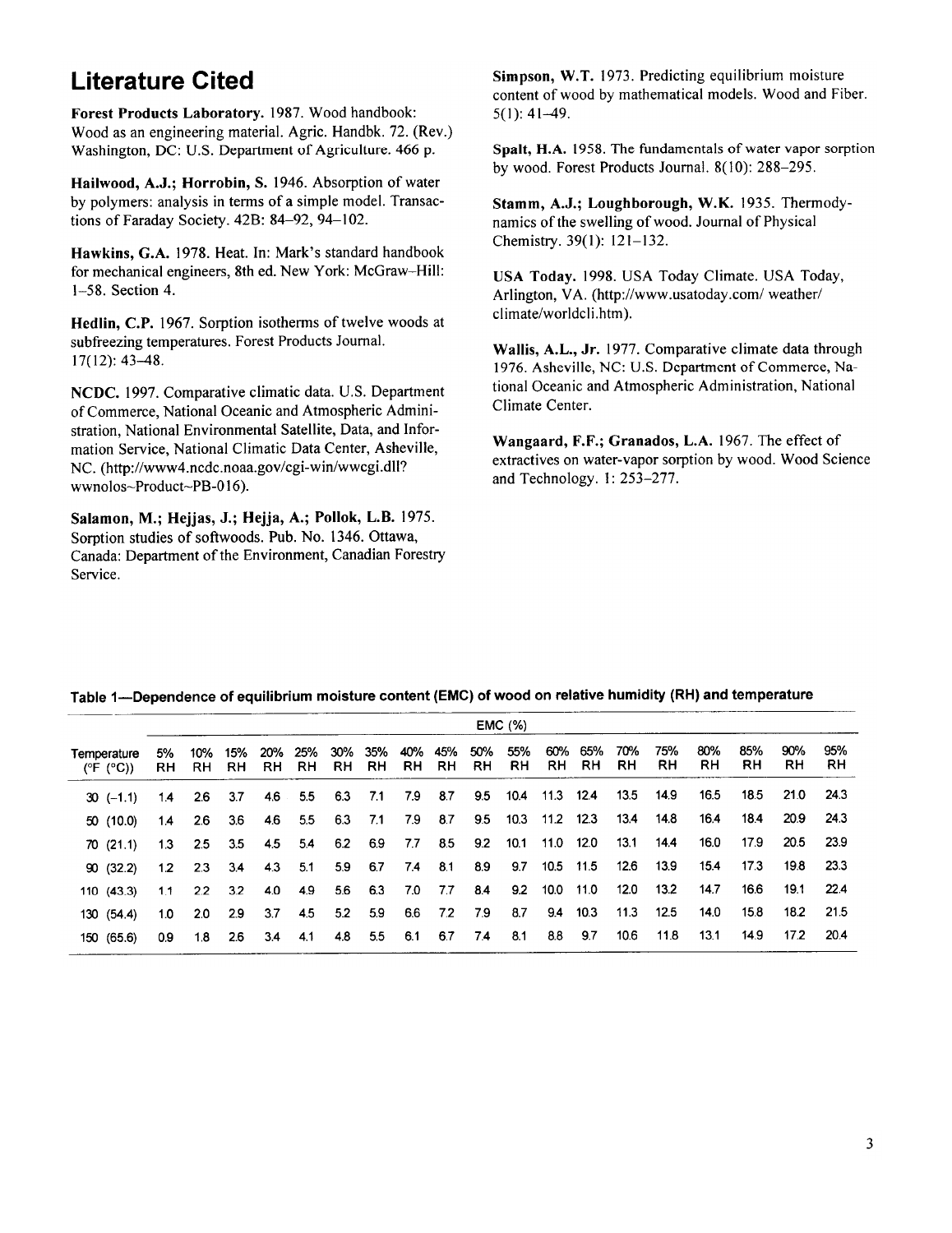| Table 2—Equilibrium moisture content (EMC) of wood, exposed to outdoor atmosphere, in U.S. locations |  |
|------------------------------------------------------------------------------------------------------|--|
|                                                                                                      |  |

|           |                         |      |       |      |      |      | <b>EMC (%)</b> |      |      |      |      |      |      |
|-----------|-------------------------|------|-------|------|------|------|----------------|------|------|------|------|------|------|
|           | <b>State City</b>       | Jan  | Feb   | Mar  | Apr  | May  | Jun            | Jul  | Aug  | Sep  | Ott  | Nov  | Dec  |
| AK        | Anchorage               | 14.2 | 13.5  | 12.0 | 11.2 | 10.5 | 11.5           | 12.7 | 13.5 | 14.0 | 14.1 | 14.9 | 15.3 |
| AK        | <b>Barrow</b>           | 12.5 | 11.5  | 11.9 | 14.6 | 18.5 | 19.4           | 18.9 | 20.4 | 20.5 | 18.2 | 15.3 | 13.0 |
| AK        | <b>Bethel</b>           | 15.1 | 14.4  | 15.2 | 15.7 | 13.8 | 13.5           | 15.1 | 17.1 | 16.6 | 17.3 | 17.0 | 15.3 |
| AK        | <b>Fairbanks</b>        | 12.5 | 11.7  | 11.2 | 10.0 | 8.7  | 9.6            | 11.0 | 12.3 | 12.6 | 14.3 | 14.1 | 13.3 |
| AK        | Homer                   | 15.7 | 14.9  | 13.7 | 13.4 | 13.1 | 13.6           | 14.7 | 15.3 | 15.3 | 14.9 | 15.4 | 15.8 |
| AK        | Juneau                  | 16.5 | 16.0  | 15.1 | 13.9 | 13.6 | 13.9           | 15.1 | 16.5 | 18.1 | 18.0 | 17.7 | 18.1 |
| AK        | <b>King Salmom</b>      | 15.4 | 14.5  | 14.2 | 13.4 | 12.3 | 12.9           | 14.3 | 15.2 | 15.1 | 15.5 | 16.5 | 15.6 |
| AK        | Kodiak                  | 15.7 | 15.2  | 14.2 | 13.9 | 14.8 | 15.5           | 16.1 | 15.3 | 15.4 | 14.4 | 14.9 | 15.1 |
| AK        | <b>Nome</b>             | 14.4 | 13.6  | 13.7 | 14.8 | 14.8 | 14.7           | 16.4 | 16.7 | 15.3 | 15.1 | 15.1 | 14.4 |
| AΚ        | Valdez                  | 15.0 | 13.7  | 13.5 | 12.8 | 13.2 | 13.8           | 15.5 | 15.8 | 16.4 | 15.2 | 13.8 | 15.3 |
| AK        | Yakutat                 | 17.7 | 16.9  | 15.7 | 14.6 | 14.8 | 15.5           | 16.9 | 17.5 | 17.7 | 18.2 | 18.1 | 18.3 |
| <b>AL</b> | <b>Birmingham</b>       | 13.6 | 12.9  | 12.3 | 12.6 | 13.2 | 13.2           | 14.0 | 14.0 | 13.8 | 13.4 | 13.5 | 13.6 |
| <b>AL</b> | <b>Huntsville</b>       | 14.5 | 13.5  | 13.0 | 12.7 | 13.5 | 13.5           | 14.0 | 14.1 | 14.4 | 13.5 | 13.7 | 14.1 |
| <b>AL</b> | <b>Mobile</b>           | 13.8 | 13.1  | 13.3 | 13.3 | 13.4 | 13.3           | 14.2 | 14.4 | 13.9 | 13.0 | 13.7 | 14.0 |
| <b>AL</b> | <b>Montgomery</b>       | 13.7 | 12.9  | 12.8 | 12.8 | 13.3 | 13.3           | 14.3 | 14.3 | 13.7 | 13.3 | 13.6 | 13.7 |
| <b>AR</b> | <b>Fort Smith</b>       | 13.9 | 13.1  | 12.5 | 12.5 | 13.9 | 13.8           | 13.2 | 13.1 | 13.6 | 13.0 | 13.4 | 14.2 |
| <b>AR</b> | <b>Little Rock</b>      | 13.8 | 13.2  | 12.8 | 13.1 | 13.7 | 13.1           | 13.3 | 13.5 | 13.9 | 13.1 | 13.5 | 13.9 |
| <b>AZ</b> | <b>Flagstaff</b>        | 11.8 | 11.4  | 10.8 | 9.3  | 8.8  | 7.5            | 9.7  | 11.1 | 10.3 | 10.1 | 10.8 | 11.8 |
| AZ        | Phoenix                 | 9.4  | 8,4   | 7.9  | 6.1  | 5.1  | 4.6            | 6.2  | 6.9  | 6.9  | 7.0  | 8.2  | 9.5  |
| <b>AZ</b> | <b>Tucson</b>           | 9.1  | 8.3   | 7.6  | 6.0  | 5.2  | 4.8            | 7.7  | 8.8  | 7.6  | 7.5  | 8.0  | 9.2  |
| <b>AZ</b> | Winslow                 | 12.3 | 9.9   | 8.5  | 7.2  | 6.2  | 5.5            | 8.0  | 8.7  | 8.6  | 8.5  | 9.8  | 12.0 |
| <b>AZ</b> | Yuma                    | 8.2  | 7.8   | 7.3  | 6.5  | 6.1  | 5.6            | 6.8  | 7.4  | 7.5  | 7.4  | 8.0  | 8.7  |
| CA        | <b>Bakersfield</b>      | 14.2 | 12.1  | 10.8 | 9.2  | 7.8  | 7.1            | 6.8  | 7.3  | 8.0  | 9.4  | 11.7 | 14.1 |
| CA        | <b>Bishop</b>           | 8.1  | 6.9   | 5.3  | 4.5  | 4.3  | 3.6            | 3.8  | 3.7  | 4.0  | 4.8  | 6.3  | 7.6  |
| CA        | <b>Fresno</b>           | 16.4 | 14.1  | 12.6 | 10.6 | 9.1  | 8.2            | 7.8  | 8.4  | 9.2  | 10.3 | 13.4 | 16.6 |
| CA        | Long Beach              | 11.9 | 12.2  | 12.4 | 12.0 | 12.6 | 12.8           | 12.4 | 12.3 | 12.6 | 12.5 | 12.2 | 12.1 |
| CA        | <b>Los Angeles</b>      | 12.2 | 13.0  | 13.8 | 13.8 | 14.4 | 14.8           | 15.0 | 15.1 | 14.5 | 13.8 | 12.4 | 12.1 |
| CA        | <b>Oakland</b>          | 14.5 | 14.0  | 13.1 | 12.3 | 12.8 | 13.2           | 13.7 | 13.9 | 13.1 | 12.7 | 13.7 | 14.1 |
| CA        | <b>Red Bluff</b>        | 12.4 | 11.0  | 9.5  | 7.9  | 6.8  | 6.0            | 4.9  | 5.4  | 5.7  | 7.4  | 10.4 | 12.6 |
| CA        | <b>Redding</b>          | 13.7 | 11.9  | 12.0 | 10.7 | 9.8  | 8.3            | 7.3  | 7.3  | 7.9  | 9.2  | 11.6 | 13.6 |
| CA        | <b>Sacramento</b>       | 16.4 | 14.5  | 13.4 | 11.6 | 10.9 | 10.0           | 9.6  | 9.7  | 10.0 | 10.9 | 13.8 | 16.4 |
| CA        | Sandberg                | 10.1 | 10.2  | 10.2 | 9,7  | 8.7  | 7.2            | 5.7  | 5.9  | 6.6  | 7.9  | 9.1  | 10.3 |
| CA        | San Diego               | 12.0 | 12.5  | 12.8 | 12.6 | 13.5 | 14.2           | 14.1 | 14.2 | 14.0 | 13.3 | 12.5 | 12.1 |
| CA        | San Francisco           | 15.2 | 14.7  | 14.0 | 13.6 | 13.8 | 13.6           | 13.9 | 14.3 | 13.6 | 13.4 | 14.3 | 15.1 |
| CA        | Santa Barbara           | 13.2 | 13.0  | 13.7 | 12.6 | 13.8 | 14.7           | 15.3 | 15.2 | 14.5 | 13.6 | 12.1 | 13.0 |
| CA        | Santa Maria             | 13.4 | 14.0  | 14.7 | 14.4 | 15.0 | 14.9           | 14.4 | 15.3 | 15.1 | 14.2 | 13.1 | 13.2 |
| CA        | <b>Stockton</b>         | 16.4 | 14.6  | 12.7 | 10.9 | 9.8  | 9.0            | 8.4  | 8.7  | 9.1  | 10.4 | 13.8 | 17.0 |
| CA        | <b>Twentynine Palms</b> | 8.3  | 7.7   | 7.2  | 6.2  | 5.6  | 4.6            | 4.8  | 5.9  | 5.4  | 5.8  | 6.8  | 8.3  |
| co        | Alamosa                 | 13.0 | 12.1  | 10.5 | 9.6  | 9.7  | 9.4            | 11.0 | 11.6 | 10.6 | 10.4 | 11.9 | 13.0 |
| CO        | <b>Colorado Springs</b> | 9.8  | 9.4   | 9.6  | 9.2  | 9.8  | 9.5            | 9.8  | 10.4 | 9.6  | 9.1  | 10.0 | 10.0 |
| CO        | <b>Denver</b>           | 10.7 | 10.5  | 10.2 | 9.6  | 10.2 | 9.6            | 9.4  | 9.6  | 9.5  | 9.5  | 11.0 | 11.0 |
| CO        | <b>Grand Junction</b>   | 13.7 | 11.4  | 9.5  | 8.2  | 7.8  | 6.5            | 6.8  | 7.2  | 7.5  | 8.7  | 11.0 | 13.2 |
| CO        | Pueblo                  | 11.1 | 9.8   | 9.4  | 9.3  | 9.5  | 9.1            | 9.5  | 9.9  | 9.6  | 9.4  | 11.4 | 11.3 |
| <b>CT</b> | <b>Bridgeport</b>       | 12.6 | 12.3  | 12.2 | 11.8 | 12.6 | 13.0           | 12.9 | 13.0 | 13.5 | 13.1 | 13.0 | 12.7 |
| <b>CT</b> | <b>Hartford</b>         | 12.0 | .11.9 | 11.6 | 10.8 | 11.1 | 11.8           | 11.9 | 12.6 | 13.3 | 12.7 | 12.8 | 12.9 |
| DC        | Washington              | 11.8 | 11.5  | 11.3 | 11.1 | 11.6 | 11.7           | 11.7 | 12.3 | 12.6 | 12.5 | 12.2 | 12.2 |
| DE        | Wilmington              | 12.9 | 12.6  | 12.0 | 11.5 | 12.0 | 12.1           | 12.3 | 13.0 | 13.2 | 13.1 | 13.0 | 12.9 |
| <b>FL</b> | Apalachicola            | 14.9 | 14.9  | 14.7 | 14.5 | 14.3 | 14.5           | 15.2 | 16.2 | 15.3 | 14.1 | 14.3 | 15.1 |
| FL        | Daytona Beach           | 14.1 | 13.7  | 13.4 | 13.0 | 13.2 | 14.2           | 14.7 | 15.4 | 15.2 | 14.3 | 14.3 | 14.3 |
| FL        | <b>Fort Myers</b>       | 14.0 | 13.6  | 13.2 | 12.5 | 12.7 | 13.7           | 13.8 | 14.1 | 14.2 | 13.7 | 13.8 | 13.8 |
| FL.       | Gainesville             | 15.2 | 14.4  | 14.1 | 13.6 | 13.2 | 14.6           | 15.2 | 15.9 | 16.0 | 15.5 | 15.6 | 15.4 |
| FL        | <b>Jacksonville</b>     | 14.0 | 13.2  | 12.9 | 12.4 | 12.7 | 13.4           | 13.6 | 14.3 | 15.0 | 14.4 | 14.2 | 14.3 |
| <b>FL</b> | <b>Key West</b>         | 14.5 | 14.1  | 13.6 | 12.9 | 13.0 | 13.5           | 13.0 | 13.4 | 14.1 | 14.3 | 14.6 | 14.7 |
| FL.       | Miami                   | 13.5 | 13.1  | 12.8 | 12.3 | 12.7 | 14.0           | 13.7 | 14.1 | 14.5 | 13.5 | 13.9 | 13.4 |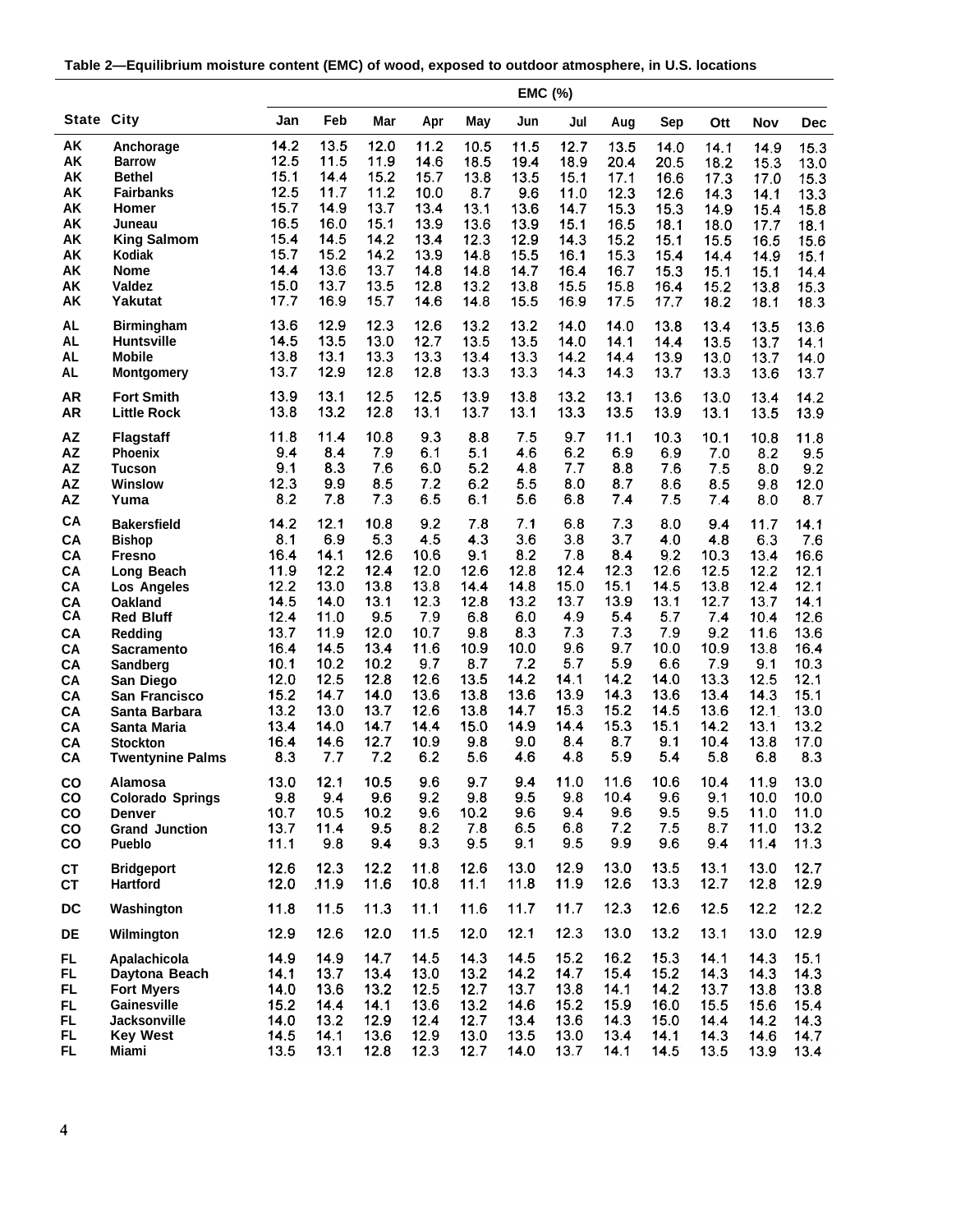**Table 2—Equilibrium moisture content (EMC) of wood, exposed to outdoor atmosphere, in U.S. locations-con.**

|                   |                        |      |      |      |      |      |      | EMC (%) |      |      |      |      |            |
|-------------------|------------------------|------|------|------|------|------|------|---------|------|------|------|------|------------|
| <b>State City</b> |                        | Jan  | Feb  | Mar  | Apr  | May  | Jun  | Jul     | Aug  | Sep  | Oct  | Nov  | <b>Dec</b> |
| FL                | Orlando                | 13.9 | 13.3 | 13.0 | 12.5 | 12.6 | 13.7 | 14.0    | 14.4 | 14.4 | 13.7 | 13.8 | 14.0       |
| FL.               | Pensacola              | 13.9 | 13.4 | 13.6 | 13.5 | 13.7 | 13.6 | 14.5    | 14.9 | 14.1 | 13.2 | 13.6 | 14.4       |
| FL.               | <b>Tallahassee</b>     | 14.1 | 13.5 | 13.3 | 12.9 | 13.0 | 13.6 | 14.9    | 15.0 | 14.3 | 13.6 | 13.9 | 14.0       |
| <b>FL</b>         | <b>Tampa</b>           | 14.2 | 13.5 | 13.4 | 12.8 | 12.7 | 13.7 | 14.2    | 14.7 | 14.6 | 13.9 | 13.8 | 14.0       |
| FL.               | <b>Vero Beach</b>      | 14.3 | 13.9 | 13.4 | 12.9 | 13.2 | 14.3 | 14.6    | 15.2 | 14.9 | 14.3 | 14.4 | 14.3       |
| FL.               | <b>West Palm Beach</b> | 13.6 | 13.0 | 12.8 | 12.2 | 12.7 | 14.0 | 14.0    | 13.9 | 14.5 | 13.8 | 13.5 | 13.5       |
| GA                | Athens                 | 13.3 | 12.6 | 12.6 | 12.2 | 13.1 | 13.3 | 13.9    | 14.5 | 14.5 | 13.6 | 13.3 | 13.4       |
| GA                | <b>Atlanta</b>         | 13.3 | 12.3 | 12.0 | 11.8 | 12.5 | 13.0 | 13.8    | 14.2 | 13.9 | 13.0 | 12.9 | 13.2       |
| GA                | Augusta                | 13.1 | 12.4 | 12.4 | 12.2 | 12.6 | 12.8 | 13.2    | 14.0 | 13.9 | 13.2 | 13.1 | 13.2       |
| GA                | <b>Columbus</b>        | 13.9 | 13.1 | 12.8 | 12.4 | 12.5 | 12.7 | 13.6    | 13.8 | 13.7 | 13.3 | 13.5 | 13.8       |
| GA                | <b>Macon</b>           | 13.7 | 13.2 | 13.1 | 12.5 | 12.8 | 13.0 | 13.7    | 14.3 | 14.4 | 13.4 | 13.5 | 13.6       |
| GA                | Rome                   | 13.4 | 12.9 | 12.5 | 12.1 | 12.6 | 13.0 | 13.1    | 13.3 | 13.2 | 13.3 | 12.8 | 13.3       |
| GA                | Savannah               | 13.0 | 12.2 | 12.3 | 11.8 | 12.5 | 13.1 | 13.4    | 14.3 | 14.4 | 13.4 | 13.2 | 13.2       |
| HI                | Hilo                   | 13.7 | 13.5 | 13.9 | 14.3 | 14.0 | 13.3 | 14.1    | 14.3 | 13.8 | 14.1 | 14.6 | 14.3       |
| HI                | Honolulu               | 13.3 | 12.8 | 11.9 | 11.3 | 10.8 | 10.6 | 10.6    | 10.7 | 10.8 | 11.3 | 12.1 | 12.9       |
| HI                | Kahului                | 13.5 | 13.2 | 12.6 | 12.1 | 11.5 | 11.1 | 11.5    | 11.5 | 11.4 | 11.8 | 12.5 | 13.1       |
| HI                | Lihue                  | 14.1 | 13.8 | 13.5 | 13.5 | 13.1 | 12.9 | 13.0    | 13.1 | 13.1 | 13.5 | 14.1 | 14.1       |
| IA                | <b>Des Moines</b>      | 14.0 | 13.9 | 13.3 | 12.6 | 12.4 | 12.6 | 13.1    | 13.4 | 13.7 | 12.7 | 13.9 | 14.9       |
| IA                | <b>Dubuque</b>         | 14.3 | 14.0 | 13.8 | 12.6 | 12.8 | 13.3 | 13.9    | 14.4 | 14.3 | 13.4 | 14.6 | 15.3       |
| IA                | <b>Sioux City</b>      | 14.4 | 14.3 | 14.1 | 12.3 | 12.4 | 12.9 | 13.6    | 14.2 | 13.9 | 12.8 | 14.3 | 15.2       |
| ΙA                | Waterloo               | 14.5 | 14.6 | 14.5 | 13.1 | 12.7 | 13.0 | 13.8    | 14.3 | 14.3 | 13.4 | 14.8 | 15.5       |
| ID                | <b>Boise</b>           | 15.2 | 13.5 | 11.1 | 10.0 | 9.7  | 9.0  | 7.3     | 7.3  | 8.4  | 10.0 | 13.3 | 15.2       |
| ID                | Lewiston               | 15.1 | 13.6 | 11.9 | 10.9 | 10.7 | 10.0 | 8.1     | 8.0  | 9.2  | 12.1 | 15.0 | 15.7       |
| ID                | <b>Pocatello</b>       | 14.7 | 13.7 | 12.0 | 10.2 | 9.9  | 9.6  | 8.4     | 8.0  | 8.8  | 10.1 | 13.2 | 14.9       |
| IL                | Cairo                  | 14.5 | 13.9 | 13.1 | 12.2 | 13.0 | 12.9 | 13.2    | 13.6 | 13.5 | 13.0 | 13.2 | 14.2       |
| IL                | Chicago                | 14.2 | 13.7 | 13.4 | 12.5 | 12.2 | 12.4 | 12.8    | 13.3 | 13.3 | 12.9 | 14.0 | 14.9       |
| IL                | <b>Moline</b>          | 13.6 | 13.5 | 13.3 | 12.5 | 12.4 | 12.4 | 13.2    | 14.2 | 13.8 | 12.8 | 13.9 | 14.6       |
| IL                | Peoria                 | 14.6 | 14.6 | 14.0 | 12.8 | 12.9 | 12.8 | 13.7    | 14.3 | 13.9 | 13.6 | 14.9 | 15.7       |
| IL.               | <b>Rockford</b>        | 15.0 | 14.5 | 14.1 | 12.8 | 12.5 | 12.5 | 13.4    | 14.4 | 14.3 | 13.8 | 15.0 | 15.8       |
| IL                | Springfield            | 14.6 | 14.6 | 14.0 | 12.8 | 12.5 | 12.6 | 13.3    | 14.2 | 13.6 | 13.0 | 14.6 | 15.7       |
| IN                | <b>Evansville</b>      | 14.2 | 13.9 | 13.2 | 12.4 | 12.8 | 12.5 | 13.1    | 13.4 | 13.6 | 13.0 | 13.7 | 14.6       |
| IN                | <b>Fort Wayne</b>      | 15.2 | 14.8 | 13.9 | 12.9 | 12.5 | 12.4 | 13.1    | 13.9 | 14.0 | 13.8 | 15.0 | 16.2       |
| IN                | Indianapolis           | 15.1 | 14.6 | 13.8 | 12.8 | 13.0 | 12.8 | 13.9    | 14.5 | 14.2 | 13.7 | 14.8 | 15.7       |
| IN                | South Bend             | 15.5 | 14.8 | 13.8 | 12.8 | 12.5 | 12.5 | 13.1    | 14.0 | 14.1 | 13.9 | 15.2 | 16.2       |
| KS                | Concordia              | 14.1 | 13.7 | 12.9 | 12.8 | 13.6 | 13.1 | 12.0    | 12.7 | 13.0 | 12.3 | 13.8 | 14.2       |
| KS                | Dodge City             | 13.1 | 12.6 | 11.9 | 11.5 | 12.5 | 11.7 | 10.8    | 11.4 | 11.8 | 11.1 | 12.3 | 12.9       |
| KS                | Goodland               | 13.2 | 12.4 | 12.0 | 11.4 | 12.6 | 11.6 | 11.0    | 11.3 | 11.0 | 11.0 | 13.0 | 13.2       |
| KS                | <b>Topeka</b>          | 13.8 | 13.5 | 12.9 | 12.9 | 13.6 | 13.9 | 13.5    | 13.7 | 13.8 | 13.0 | 13.7 | 14.2       |
| KS                | Wichita                | 13.8 | 13.4 | 12.4 | 12.4 | 13.2 | 12.5 | 11.5    | 11.8 | 12.6 | 12.4 | 13.2 | 13.9       |
| KY                | Covington              | 14.1 | 13.0 | 11.8 | 11.1 | 12.0 | 12.4 | 12.4    | 12.7 | 12.6 | 11.9 | 12.7 | 13.8       |
| KY                | <b>Jackson</b>         | 13.7 | 13.0 | 11.7 | 10.8 | 13.0 | 13.8 | 14.4    | 14.8 | 14.4 | 13.0 | 12.5 | 13.9       |
| KY                | Lexington              | 14.6 | 13.9 | 12.9 | 12.1 | 13.0 | 13.0 | 13.6    | 13.9 | 14.2 | 13.3 | 14.0 | 14.8       |
| KY                | Louisville             | 13.7 | 13.3 | 12.6 | 12.0 | 12.8 | 13.0 | 13.3    | 13.7 | 14.1 | 13.3 | 13.5 | 13.9       |
| KY                | Paducah                | 14.6 | 14.1 | 12.9 | 12.5 | 13.7 | 13.6 | 13.9    | 14.5 | 14.3 | 13.4 | 14.0 | 14.5       |
| LA                | Alexandria             | 15.6 | 14.2 | 14.2 | 14.5 | 14.5 | 14.8 | 15.0    | 14.6 | 15.0 | 14.1 | 14.4 | 15.5       |
| LA                | <b>Baton Rouge</b>     | 14.6 | 13.8 | 13.6 | 13.7 | 14.0 | 14.1 | 14.8    | 14.8 | 14.3 | 13.6 | 14.3 | 14.7       |
| LA                | <b>Lake Charles</b>    | 15.7 | 14.9 | 14.7 | 14.7 | 15.2 | 15.0 | 15.3    | 15.2 | 15.0 | 14.0 | 14.5 | 15.5       |
| LA                | <b>New Orleans</b>     | 14.9 | 14.3 | 14.0 | 14.2 | 14.1 | 14.6 | 15.2    | 15.3 | 14.8 | 14.0 | 14.2 | 15.0       |
| LA                | <b>Shreveport</b>      | 14.4 | 13.7 | 13.2 | 13.7 | 14.2 | 14.0 | 13.8    | 13.6 | 13.8 | 13.5 | 14.0 | 14.4       |
| MА                | <b>Blue Hill</b>       | 13.3 | 12.8 | 12.6 | 11.7 | 12.2 | 12.9 | 12.8    | 13.3 | 13.7 | 13.3 | 13.9 | 13.4       |
| МA                | <b>Boston</b>          | 11.8 | 11.6 | 11.9 | 11.7 | 12.2 | 12.1 | 11.9    | 12.5 | 13.1 | 12.8 | 12.6 | 12.2       |
| МA                | Worcester              | 12.5 | 12.2 | 11.9 | 11.1 | 11.2 | 12.1 | 12.3    | 12.9 | 13.6 | 12.7 | 13.3 | 13.2       |
| <b>MD</b>         | <b>Baltimore</b>       | 12.3 | 11.8 | 11.6 | 11.3 | 12.0 | 12.0 | 12.1    | 12.8 | 13.1 | 13.0 | 12.6 |            |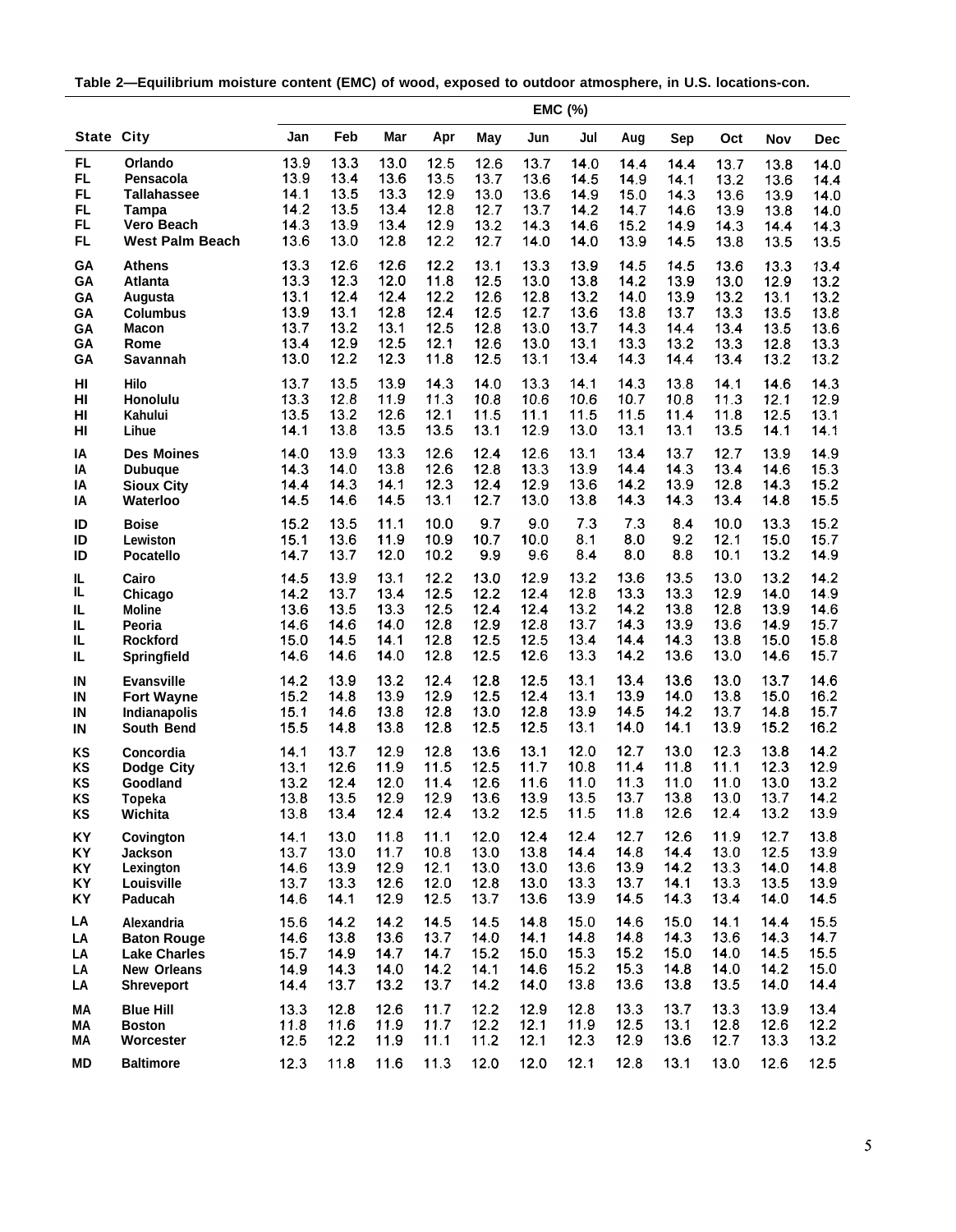**Table 2—Equilibrium moisture content (EMC) of wood, exposed to outdoor atmosphere, in U.S. locations—con.**

|                   |                            |      |      |      |      |      |      | <b>EMC (%)</b> |      |      |      |      |      |
|-------------------|----------------------------|------|------|------|------|------|------|----------------|------|------|------|------|------|
| <b>State City</b> |                            | Jan  | Feb  | Mar  | Apr  | May  | Jun  | Jul            | Aug  | Sep  | Oct  | Nov  | Dec  |
| MΕ                | Caribou                    | 13.5 | 13.0 | 13.0 | 12.7 | 11.7 | 12.6 | 13.2           | 13.7 | 14.3 | 14.6 | 15.7 | 14.8 |
| MЕ                | <b>Portland</b>            | 13.1 | 12.7 | 12.7 | 12.1 | 12.6 | 13.0 | 13.0           | 13.4 | 13.9 | 13.8 | 14.0 | 13.5 |
| MI                | Alpena                     | 15.0 | 14.0 | 13.9 | 12.8 | 12.1 | 12.5 | 12.9           | 14.2 | 15.0 | 14.4 | 15.4 | 15.8 |
| ΜI                | <b>Detroit</b>             | 14.7 | 14.1 | 13.5 | 12.6 | 12.3 | 12.3 | 12.6           | 13.3 | 13.7 | 13.5 | 14.4 | 15.1 |
| ΜI                | <b>Flint</b>               | 15.0 | 14.3 | 13.5 | 12.6 | 12.2 | 12.7 | 13.1           | 13.9 | 14.4 | 13.9 | 14.9 | 15.5 |
| ΜI                | <b>Grand Rapids</b>        | 15.5 | 14.7 | 14.1 | 13.0 | 12.3 | 12.7 | 13.1           | 14.1 | 14.6 | 14.3 | 15.3 | 16.0 |
| ΜI                | <b>Houghton Lake</b>       | 15.8 | 14.9 | 14.5 | 12.9 | 12.0 | 12.6 | 13.1           | 14.7 | 15.3 | 15.1 | 16.5 | 16.7 |
| MI                | Lansing                    | 16.3 | 15.2 | 14.5 | 13.2 | 12.7 | 12.8 | 13.4           | 14.4 | 14.9 | 14.8 | 15.8 | 16.7 |
| MI                | <b>Marquette</b>           | 12.6 | 14.9 | 13.9 | 12.8 | 12.2 | 12.9 | 13.3           | 14.1 | 14.5 | 14.2 | 14.9 | 16.0 |
| MI                | <b>Muskegon</b>            | 15.8 | 14.9 | 13.9 | 12.8 | 12.2 | 12.8 | 13.5           | 14.6 | 14.7 | 14.3 | 14.9 | 16.0 |
| MI                | <b>Sault Ste. Marie</b>    | 15.6 | 14.9 | 14.7 | 13.5 | 12.9 | 14.1 | 14.7           | 15.3 | 16.1 | 15.8 | 16.7 | 16.7 |
| <b>MN</b>         | <b>Duluth</b>              | 14.2 | 13.5 | 13.7 | 12.6 | 12.1 | 13.3 | 13.7           | 14.7 | 15.0 | 14.0 | 15.1 | 15.4 |
| MΝ                | <b>International Falls</b> | 13.5 | 13.1 | 13.1 | 12.2 | 12.0 | 13.1 | 13.8           | 14.7 | 15.3 | 14.6 | 16.0 | 15.3 |
| <b>MN</b>         | Minneapolis-St. Paul       | 13.7 | 13.6 | 13.3 | 12.0 | 11.9 | 12.3 | 12.5           | 13.2 | 13.8 | 13.3 | 14.3 | 14.6 |
| <b>MN</b>         | <b>Rochester</b>           | 15.5 | 15.3 | 15.1 | 13.5 | 13.0 | 13.0 | 14.0           | 14.6 | 14.8 | 13.8 | 15.7 | 16.5 |
| <b>MN</b>         | <b>Saint Cloud</b>         | 14.1 | 14.1 | 14.1 | 12.7 | 12.3 | 13.2 | 13.5           | 14.3 | 14.5 | 13.9 | 14.9 | 15.1 |
| MΟ                | Columbia                   | 14.5 | 14.1 | 13.1 | 12.6 | 14.1 | 13.7 | 13.4           | 13.7 | 13.9 | 13.5 | 14.1 | 14.8 |
| MО                | <b>Kansas City</b>         | 13.7 | 13.7 | 13.0 | 12.7 | 13.6 | 13.5 | 13.3           | 13.6 | 13.8 | 12.7 | 13.6 | 14.1 |
| MO                | <b>St. Louis</b>           | 14.5 | 14.1 | 13.2 | 12.4 | 12.8 | 12.6 | 12.9           | 13.3 | 13.7 | 13.1 | 14.0 | 14.9 |
| ΜO                | Springfield                | 13.5 | 13.2 | 12.7 | 12.6 | 13.7 | 13.8 | 13.3           | 13.1 | 13.7 | 12.8 | 13.3 | 13.8 |
| <b>MS</b>         | Jackson                    | 15.1 | 14.4 | 13.7 | 13.8 | 14.1 | 13.9 | 14.6           | 14.6 | 14.6 | 14.1 | 14.3 | 14.9 |
| ΜS                | <b>Meridian</b>            | 14.1 | 13.4 | 13.2 | 13.3 | 13.8 | 13.4 | 14.1           | 14.0 | 13.9 | 13.5 | 13.6 | 14.1 |
| ΜS                | <b>Tupelo</b>              | 14.2 | 13.6 | 12.8 | 12.9 | 13.7 | 13.5 | 13.6           | 13.9 | 14.0 | 13.6 | 13.8 | 14.3 |
| <b>MT</b>         | <b>Billings</b>            | 11.3 | 11.0 | 10.8 | 10.3 | 10.4 | 10.1 | 8.9            | 8.5  | 9.5  | 9.9  | 11.1 | 11.3 |
| МT                | Glasgow                    | 14.5 | 14.4 | 13.2 | 11.0 | 10.6 | 10.7 | 9.9            | 9.3  | 10.2 | 11.3 | 13.9 | 15.1 |
| МT                | <b>Great Falls</b>         | 12.1 | 11.5 | 10.9 | 10.3 | 10.4 | 10.3 | 9.1            | 9.0  | 9.7  | 10.1 | 11.3 | 11.8 |
| MТ                | Havre                      | 12.8 | 12.8 | 9.8  | 9.0  | 7.8  | 7.9  | 6.5            | 6.4  | 7.7  | 8.8  | 11.3 | 13.4 |
| МT                | Helena                     | 12.9 | 12.0 | 11.2 | 10.4 | 10.3 | 10.2 | 9.1            | 9.2  | 10.2 | 10.8 | 12.6 | 13.4 |
| МT                | Kalispell                  | 16.0 | 14.8 | 12.8 | 11.4 | 11.5 | 12.1 | 11.1           | 10.7 | 11.8 | 13.3 | 15.8 | 17.1 |
| MТ                | <b>Miles City</b>          | 13.5 | 13.3 | 11.0 | 9.7  | 8.8  | 8.4  | 6.8            | 6.6  | 8.3  | 9.3  | 12.2 | 13.8 |
| MТ                | <b>Missoula</b>            | 16.7 | 15.1 | 12.8 | 11.4 | 11.6 | 11.7 | 10.1           | 9.8  | 11.3 | 12.9 | 16.2 | 17.6 |
| NC                | <b>Asheville</b>           | 14.1 | 13.3 | 13.2 | 12.6 | 14.4 | 15.0 | 15.6           | 15.9 | 16.1 | 14.7 | 14.0 | 14.0 |
| <b>NC</b>         | <b>Cape Hatteras</b>       | 14.4 | 14.1 | 13.7 | 12.9 | 13.8 | 14.2 | 14.9           | 14.9 | 14.4 | 14.1 | 14.0 | 14.2 |
| <b>NC</b>         | <b>Charlotte</b>           | 12.8 | 11.9 | 12.0 | 11.4 | 12.4 | 12.8 | 13.1           | 13.8 | 13.8 | 13.0 | 12.9 | 12.8 |
| <b>NC</b>         | Greensboro                 | 12.9 | 12.1 | 12.1 | 11.5 | 12.9 | 13.1 | 13.8           | 14.3 | 14.3 | 13.5 | 12.8 | 12.8 |
| NC                | Raleigh                    | 12.8 | 12.1 | 12.2 | 11.7 | 13.1 | 13.4 | 13.8           | 14.5 | 14.5 | 13.7 | 12.9 | 12.8 |
| <b>NC</b>         | Wilmington                 | 13.0 | 12.4 | 12.7 | 12.0 | 13.2 | 13.4 | 14.2           | 14.8 | 14.6 | 13.7 | 13.2 | 13.1 |
| <b>ND</b>         | <b>Bismarck</b>            | 13.9 | 14.3 | 14.1 | 12.4 | 11.9 | 12.8 | 12.2           | 12.1 | 12.5 | 12.4 | 14.3 | 14.8 |
| ND                | Fargo                      | 14.2 | 14.6 | 15.2 | 12.9 | 11.9 | 12.9 | 13.2           | 13.2 | 13.7 | 13.5 | 15.2 | 15.2 |
| ND                | Williston                  | 14.9 | 15.0 | 14.5 | 12.4 | 11.7 | 12.1 | 11.5           | 11.3 | 12.2 | 12.6 | 14.9 | 15.2 |
| <b>NE</b>         | <b>Grand Island</b>        | 13.5 | 13.4 | 13.0 | 12.1 | 12.7 | 12.2 | 12.6           | 12.9 | 12.8 | 12.1 | 13.3 | 13.9 |
| ΝE                | Lincoln                    | 13.9 | 14.2 | 13.5 | 12.7 | 13.2 | 12.8 | 12.7           | 13.5 | 13.3 | 12.7 | 13.8 | 14.5 |
| NE                | <b>Norfolk</b>             | 13.5 | 13.9 | 13.7 | 12.2 | 12.3 | 12.4 | 12.6           | 13.2 | 12.7 | 12.1 | 13.4 | 14.0 |
| NE                | <b>North Platte</b>        | 13.9 | 13.4 | 12.6 | 12.0 | 12.6 | 12.7 | 12.4           | 12.6 | 12.2 | 11.9 | 13.0 | 13.7 |
| NE                | Omaha                      | 14.0 | 13.8 | 13.0 | 12.1 | 12.6 | 12.9 | 13.3           | 13.8 | 14.0 | 13.0 | 13.9 | 14.8 |
| NE                | <b>Scottsbluff</b>         | 12.6 | 11.7 | 11.2 | 10.9 | 11.3 | 10.9 | 10.7           | 10.9 | 10.6 | 10.9 | 12.3 | 12.8 |
| NE                | <b>Valentine</b>           | 13.4 | 13.3 | 13.1 | 11.8 | 11.9 | 11.6 | 11.5           | 11.5 | 11.2 | 11.3 | 12.3 | 12.8 |
| <b>NH</b>         | Concord                    | 12.9 | 12.4 | 12.4 | 11.4 | 11.6 | 12.5 | 12.5           | 13.3 | 13.9 | 13.6 | 13.9 | 13.7 |
| <b>NH</b>         | Mt. Washington             | 17.3 | 17.0 | 17.9 | 18.3 | 17.5 | 19.1 | 20.3           | 20.1 | 18.5 | 17.1 | 18.0 | 17.8 |
| ΝJ                | <b>Atlantic City</b>       | 13.1 | 12.9 | 12.6 | 12.2 | 12.7 | 12.7 | 13.2           | 13.6 | 13.9 | 13.9 | 13.7 | 13.2 |
| <b>NJ</b>         | <b>Newark</b>              | 12.6 | 11.9 | 11.4 | 10.6 | 11.2 | 11.1 | 11.1           | 11.6 | 12.3 | 12.3 | 12.5 | 12.6 |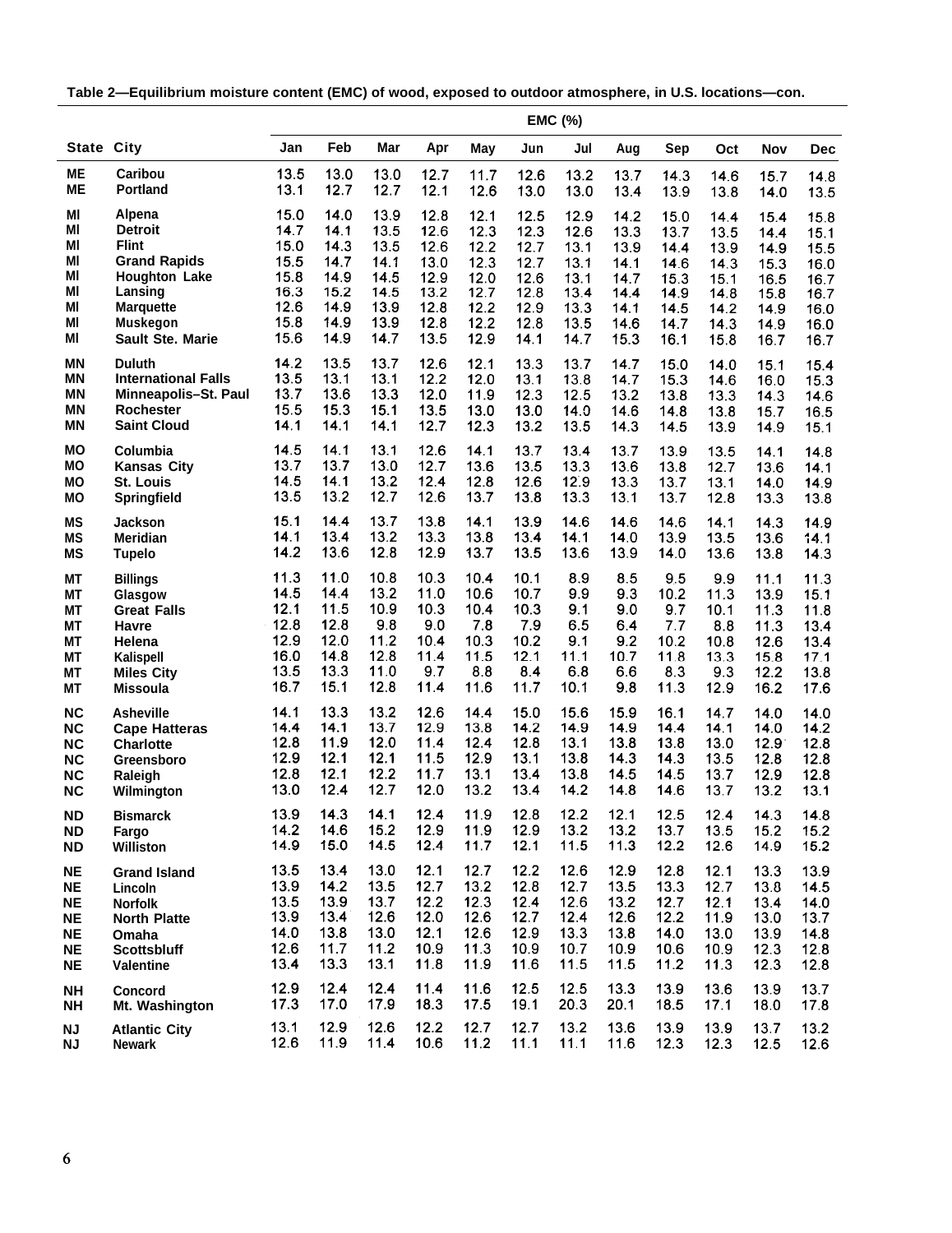**Table 2—Equilibrium moisture content (EMC) of wood, exposed to outdoor atmosphere, in U.S. locations-con.**

|                        |                                     | <b>EMC (%)</b> |              |              |              |              |              |              |              |              |              |              |              |
|------------------------|-------------------------------------|----------------|--------------|--------------|--------------|--------------|--------------|--------------|--------------|--------------|--------------|--------------|--------------|
| <b>State City</b>      |                                     | Jan            | Feb          | Mar          | Apr          | May          | Jun          | Jul          | Aug.         | Sep          | Oct          | Nov          | <b>Dec</b>   |
| ΝM                     | Albuquerque                         | 10.4           | 9.3          | 8.0          | 6.9          | 6.8          | 6.4          | 8.0          | $8.9 -$      | 8.7          | 8.6          | 9.6          | 10.7         |
| <b>NM</b><br><b>NM</b> | Clayton<br><b>Roswell</b>           | 10.5<br>10.7   | 10.1<br>9.6  | 9.7<br>8.0   | 9.1<br>7.4   | 9.9<br>8.1   | 9.7<br>8.3   | 10.6<br>9.1  | 10.8<br>9.9  | 10.4<br>10.5 | 9.8<br>9.7   | 10.5<br>10.0 | 10.8<br>10.2 |
| <b>NV</b>              | Elko                                | 13.3           | 12.5         | 11.1         | 10.0         | 9.5          | 8.7          | 7.3          | 7.4          | 8.0          | 9.1          | 11.8         | 13.2         |
| ΝV                     | <b>Ely</b>                          | 12.2           | 11.8         | 10.9         | 9.7          | 9.3          | 8.0          | 7.2          | 7.7          | 8.0          | 9.2          | 10.9         | 11.9         |
| NV                     | Las Vegas                           | 8.5            | 7.7          | 7.0          | 5.5          | 5.0          | 4.0          | 4.5          | 5.2          | 5.3          | 5.9          | 7.2          | 8.4          |
| <b>NV</b>              | Reno                                | 12.3<br>12.9   | 10.7<br>11.7 | 9.7<br>10.4  | 8.8          | 8.8          | 8.2<br>7.7   | 7.7<br>6.1   | 7.9          | 8.4          | 9.4          | 10.9         | 12.3         |
| <b>NV</b>              | Winnemucca                          |                |              |              | 9.1          | 8.7          |              |              | 6.3          | 7.2          | 8.7          | 11.3         | 13.2         |
| <b>NY</b><br><b>NY</b> | Albany<br><b>Binghamton</b>         | 13.5<br>15.0   | 12.8<br>14.3 | 12.4<br>13.7 | 11.4<br>12.5 | 12.0<br>12.6 | 12.4<br>13.2 | 12.6<br>13.2 | 13.6<br>14.3 | 14.3<br>15.1 | 13.8<br>14.4 | 13.9<br>15.0 | 14.2<br>15.7 |
| <b>NY</b>              | <b>Buffalo</b>                      | 15.0           | 14.9         | 14.2         | 12.6         | 12.2         | 12.4         | 12.3         | 13.2         | 13.7         | 13.7         | 14.6         | 15.2         |
| <b>NY</b>              | <b>Islip</b>                        | 13.2           | 12.7         | 12.8         | 12.5         | 12.4         | 12.4         | 13.3         | 13.6         | 13.9         | 13.7         | 13.4         | 12.8         |
| <b>NY</b>              | <b>New York</b>                     | 12.2           | 11.9         | 11.5         | 11.0         | 11.5         | 11.8         | 11.8         | 12.4         | 12.6         | 12.3         | 12.5         | 12.3         |
| <b>NY</b><br><b>NY</b> | <b>Rochester</b><br><b>Syracuse</b> | 14.3<br>14.2   | 14.3<br>13.9 | 13.7<br>13.4 | 12.5<br>12.2 | 12.3<br>12.3 | 12.6<br>12.6 | 12.6<br>12.7 | 13.6<br>13.8 | 14.4<br>14.6 | 14.2<br>14.1 | 14.6<br>14.6 | 15.4<br>15,1 |
|                        |                                     |                |              |              |              |              |              |              |              |              |              |              |              |
| OH<br>OH               | <b>Akron</b><br><b>Cincinnati</b>   | 14.6<br>14.5   | 13.9<br>13.8 | 13.2<br>13.1 | 12.2<br>12.2 | 12.4<br>12.6 | 12.8<br>12.9 | 13.0<br>13.2 | 14.0<br>13.9 | 14.1<br>13.9 | 13.5<br>13.2 | 14.0<br>13.9 | 14.8<br>14.8 |
|                        | <b>Cleveland</b>                    | 14.6           | 14.2         | 13.7         | 12.6         | 12.7         | 12.7         | 12.8         | 13.7         | 13.8         | 13.3         | 13.8         | 14.6         |
| <b>OH</b>              | <b>Columbus</b>                     | 14.2           | 13.7         | 12.6         | 12.0         | 12.6         | 12.6         | 13.0         | 13.7         | 13.8         | 13.1         | 13.9         | 14.6         |
| OH                     | <b>Dayton</b>                       | 14.5           | 14.1         | 13.4         | 12.4         | 12.3         | 12.3         | 12.6         | 13.4         | 13.7         | 13.2         | 14.4         | 15.2         |
| OH                     | <b>Mansfield</b>                    | 15.4<br>14.9   | 14.9<br>14.3 | 13.8<br>13.8 | 12.6<br>12.8 | 12.8<br>12.4 | 13.0<br>12.7 | 13.2<br>13.3 | 14.1<br>14.3 | 14.1<br>14.4 | 13.4<br>13.8 | 14.6<br>14.7 | 16.0<br>15.8 |
| OH<br>OH               | Toledo<br>Youngstown                | 15.3           | 14.8         | 13.9         | 12.6         | 12.5         | 12.8         | 13.2         | 13.7         | 14.3         | 13.8         | 14.6         | 15.7         |
| OK                     | <b>Oklahoma City</b>                | 13.2           | 12.9         | 12.2         | 12.1         | 13.4         | 13.1         | 11.7         | 11.8         | 12.9         | 12.3         | 12.8         | 13.2         |
| OK                     | Tulsa                               | 13.3           | 12.7         | 12.1         | 12.1         | 13.7         | 13.5         | 12.2         | 12.5         | 13.8         | 12.8         | 13.1         | 13.5         |
| <b>OR</b>              | Astoria                             | 17.2           | 16.6         | 16.3         | 16.2         | 16.3         | 16.4         | 16.0         | 16.4         | 16.4         | 16.9         | 17.6         | 17.8         |
|                        | <b>Burns</b>                        | 12.8           | 12.6         | 10.1         | 8.1          | 7.7          | 7.3          | 5.9          | 6.1          | 6.7          | 8.6          | 11.9         | 14.5         |
| <b>OR</b><br><b>OR</b> | <b>Eugene</b><br><b>Medford</b>     | 18.9<br>16.7   | 17.4<br>14.1 | 15.7<br>13.0 | 14.6<br>12.1 | 14.0<br>11.3 | 13.1<br>10.3 | 11.6<br>9.4  | 11.7<br>9.4  | 12.3<br>10.0 | 15.6<br>12.1 | 18.9<br>16.5 | 20.2<br>17.8 |
|                        | <b>Pendleton</b>                    | 15.8           | 14.0         | 11.6         | 10.6         | 9.9          | 9.1          | 7.4          | 7.7          | 8.8          | 11.0         | 14.6         | 16.5         |
| <b>OR</b>              | <b>Portland</b>                     | 16.5           | 15.3         | 14.2         | 13.5         | 13.1         | 12.4         | 11.7         | 11.9         | 12.6         | 15.0         | 16.8         | 17.4         |
| <b>OR</b>              | <b>Salem</b>                        | 16.9           | 15.8         | 14.4         | 13.9         | 13.4         | 12.8         | 11.6         | 11.6         | 12.3         | 14.6         | 17.8         | 18.0         |
| PA                     | Allentown                           | 13.3           | 12.8         | 12.1         | 11.7         | 12.0         | 12.2         | 12.4         | 13.3         | 13.8         | 13.6         | 13.5         | 13.7         |
| PA                     | Avoca<br>Erie                       | 13.7<br>14.8   | 13.2<br>14.6 | 12.5<br>13.8 | 11.7<br>13.0 | 11.9<br>13.1 | 12.9<br>13.4 | 13.0<br>13.6 | 13.6<br>13.8 | 14.4<br>14.0 | 13.7<br>13.4 | 13.9<br>13.7 | 14.1<br>14.5 |
| PA<br>PA               | Harrisburg                          | 12.4           | 11.9         | 11.7         | 11.2         | 11.7         | 11.9         | 12.1         | 12.8         | 13.3         | 13.1         | 12.8         | 12.5         |
| PA                     | Philadelphia                        | 12.6           | 11.9         | 11.7         | 11.2         | 11.8         | 11.9         | 12.1         | 12.4         | 13.0         | 13.0         | 12.7         | 12.7         |
| PA                     | Pittsburg                           | 13.8           | 13.2         | 12.7         | 11.5         | 11.9         | 12.1         | 12.6         | 13.2         | 13.6         | 12.9         | 13.5         | 14.1         |
| PA                     | Williamsport                        | 13.3           | 12.8         | 12.5         | 11.6         | 12.2         | 12.9         | 13.3         | 14.0         | 14.7         | 14.0         | 13.9         | 13.7         |
| PC                     | Guam                                | 16.3           | 16.2         | 15.8         | 15.6         | 16.3         | 16.4         | 17.9         | 18.6         | 18.9         | 18.4         | 17.5         | 16.5         |
| PC<br>PC               | Koror<br><b>Marshall Islands</b>    | 15.2<br>15.0   | 14.9<br>14.6 | 14.6<br>15.0 | 14.4<br>15.9 | 15.1<br>16.0 | 15.5<br>16.0 | 15.5<br>15.9 | 15.5<br>15.7 | 15.0<br>15.5 | 15.2<br>15.5 | 15.0<br>15.7 | 15.2<br>15.5 |
| PC                     | Pago Pago                           | 16.4           | 16.4         | 16.6         | 16.8         | 16.6         | 15.9         | 15.6         | 15.4         | 15.2         | 15.7         | 15.7         | 15.7         |
| PC                     | East Caroline Is.                   | 15.3           | 15.0         | 15.2         | 15.8         | 16.4         | 16.6         | 17.0         | 16.8         | 16.6         | 16.8         | 16.6         | 16.0         |
| PC                     | <b>Wake Island</b>                  | 13.3           | 13.3         | 13.8         | 14.0         | 14.1         | 14.1         | 14.2         | 14.7         | 14.7         | 14.5         | 14.1         | 13.5         |
| PC                     | <b>West Caroline Is.</b>            | 14.7           | 14.3         | 13.9         | 13.8         | 14.4         | 15.0         | 15.2         | 15.5         | 15.4         | 15.4         | 15.2         | 15.0         |
| <b>PR</b>              | San Juan                            | 13.7           | 13.2         | 12.6         | 12.5         | 13.2         | 13.3         | 13.5         | 13.4         | 13.5         | 13.6         | 13.9         | 13.8         |
| RI                     | Providence                          | 12.0           | 11.7         | 11.7         | 11.1         | 11.8         | 12.1         | 12.2         | 12.6         | 13.0         | 12.7         | 12.8         | 12.5         |
| <b>SC</b><br><b>SC</b> | <b>Charleston</b><br>Columbia       | 13.3<br>13.0   | 12.6<br>12.3 | 12.5<br>12.3 | 12.4<br>11.8 | 12.8<br>12.4 | 13.5<br>12.7 | 14.1<br>13.2 | 14.6<br>14.0 | 14.5<br>14.0 | 13.7<br>13.5 | 13.2<br>13.4 | 13.2<br>13.1 |
| <b>SC</b>              | Greenville                          | 12.6           | 11.9         | 11.9         | 11.6         | 12.7         | 13.0         | 13.4         | 14.1         | 14.2         | 13.6         | 12.7         | 12.7         |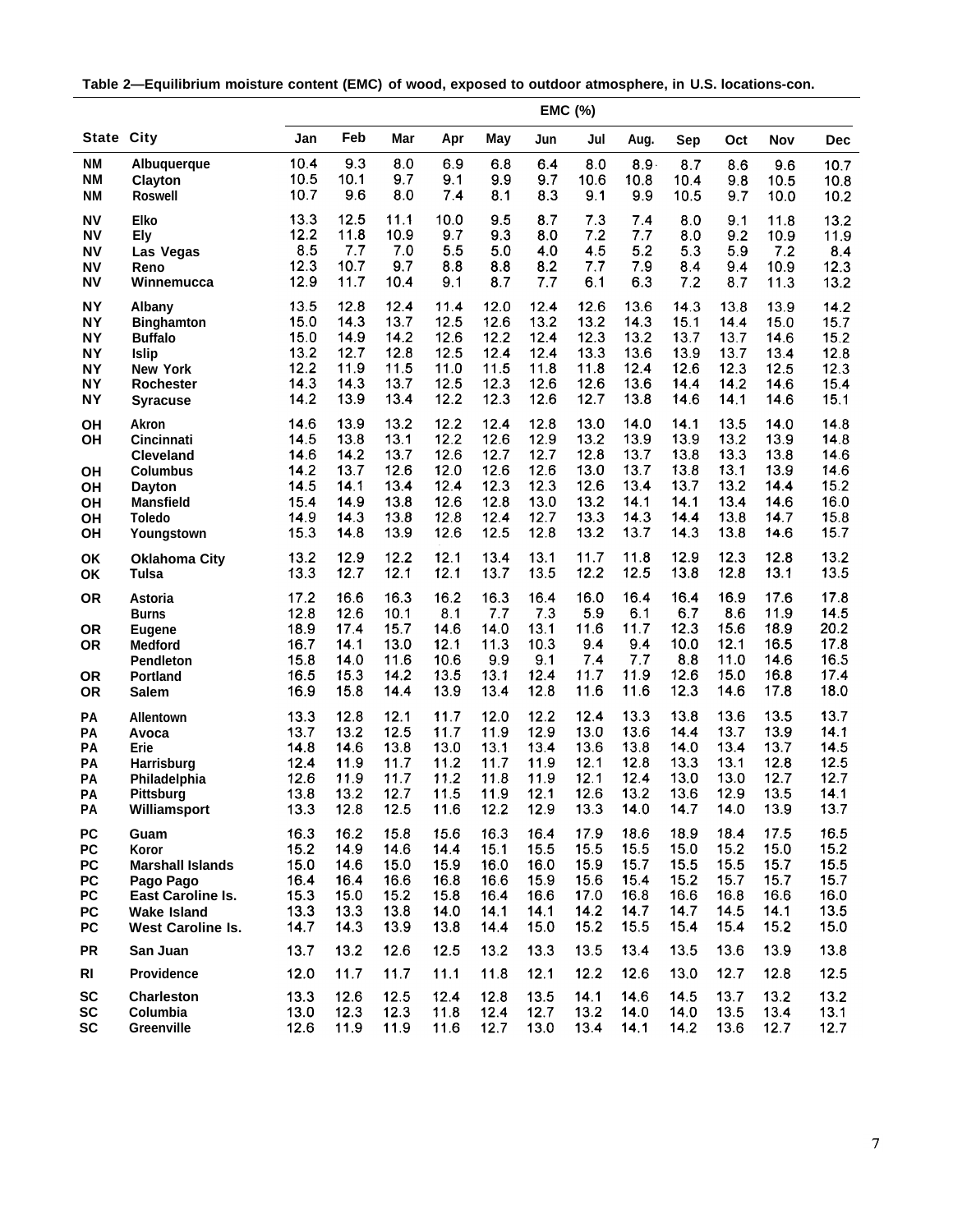**Table 2—Equilibrium moisture content (EMC) of wood, exposed to outdoor atmosphere, in U.S. Iocations-con.**

| <b>State City</b><br>Jan<br>Feb<br>Mar<br>Apr<br>May<br>Jun<br>Jul<br>Sep<br>Oct Nov<br>Aug<br><b>SD</b><br><b>Aberdeen</b><br>14.6<br>14.8<br>15.1<br>13.0<br>12.5<br>13.4<br>12.9<br>13.0<br>13.0<br>13.0<br>15.1<br>15.4<br><b>SD</b><br>13.9<br>14.6<br>Huron<br>14.6<br>13.2<br>13.1<br>13.4<br>13.0<br>13.3<br>13.4<br>13.0<br>14.3<br>14.6<br>12.7<br><b>SD</b><br><b>Rapid City</b><br>12.6<br>12.1<br>11.2<br>11.5<br>11.5<br>10.5<br>9.9<br>9.9<br>10.4<br>12.1<br>12.8<br>14.2<br><b>SD</b><br><b>Sioux Falls</b><br>14.6<br>14.2<br>12.9<br>12.6<br>12.8<br>12.6<br>13.3<br>13.6<br>13.0<br>15.3<br>14.6<br>13.2<br><b>TN</b><br><b>Bristol-Johnson City</b><br>13.9<br>12.4<br>12.2<br>13.6<br>14.0<br>14.6<br>14.8<br>14.6<br>13.6<br>13.5<br>14.0<br><b>TN</b><br>13.3<br>12.7<br>14.0<br>12.3<br>13.2<br>Chattanooga<br>13.0<br>13.6<br>13.9<br>13.9<br>13.6<br>13.5<br>14.2<br><b>TN</b><br>14.2<br>13.4<br>12.8<br>Knoxville<br>12.4<br>13.7<br>14.0<br>14.4<br>14.7<br>14.7<br>14.1<br>14.0<br>14.4<br><b>TN</b><br>13.8<br>13.1<br>12.4<br><b>Memphis</b><br>12.2<br>12.7<br>12.8<br>13.0<br>13.1<br>13.2<br>12.5<br>13.6<br>12.9<br><b>TN</b><br>13.9<br>13.4<br>12.4<br><b>Nashville</b><br>12.4<br>13.4<br>13.2<br>13.6<br>13.8<br>14.1<br>13.4<br>13.5<br>13.9<br><b>TX</b><br><b>Abilene</b><br>12.0<br>12.0<br>11.1<br>10.9<br>12.1<br>11.5<br>10.5<br>10.8<br>11.9<br>11.6<br>11.9<br>11.9<br>TX<br><b>Amarillo</b><br>11.6<br>11.6<br>10.4<br>10.0<br>11.0<br>11.2<br>10.4<br>11.3<br>11.9<br>10.8<br>11.3<br>11.3<br><b>TX</b><br>13.3<br>13.1<br>12.8<br><b>Austin</b><br>13.1<br>14.1<br>13.6<br>12.6<br>12.4<br>13.0<br>12.9<br>13.3<br>13.4<br>TX<br>15.7<br>14.9<br>14.0<br><b>Brownsville</b><br>14.0<br>14.3<br>13.5<br>14.1<br>13.6<br>14.3<br>14.0<br>14.1<br>15.2<br><b>TX</b><br>15.5<br><b>Corpus Christi</b><br>15.1<br>14.2<br>14.8<br>15.4<br>15.0<br>14.0<br>14.0<br>14.3<br>14.0<br>14.2<br>14.8<br>TX<br>13.6<br>13.1<br>12.9<br>Dallas-Ft. Worth<br>13.2<br>13.9<br>13.0<br>11.6<br>11.7<br>12.9<br>12.8<br>13.1<br>13.5<br>12.4<br>TX<br>11.8<br>11.1<br>11.8<br>12.9<br>Del Rio<br>12.4<br>11.7<br>12.1<br>13.0<br>12.9<br>12.9<br>12.2<br>9.6<br>8.2<br>7.0<br><b>TX</b><br>5.8<br><b>El Paso</b><br>6.1<br>6.3<br>8.3<br>9.1<br>9.3<br>8.8<br>9.0<br>9.8<br><b>TX</b><br>14.8<br>14.4<br>14.2<br><b>Houston</b><br>14.0<br>14.6<br>14.4<br>14.1<br>14.2<br>14.5<br>14.0<br>14.4<br>14.7<br>TX<br>11.6<br>11.5<br>10.2<br>10.0<br>11.0<br>11.0<br>Lubbock<br>11.0<br>11.5<br>12.3<br>11.6<br>11.5<br>11.3<br>11.4<br>9.6<br><b>TX</b><br>11.1<br>9.5<br>10.8<br>10.5<br>10.3<br>10.8<br>12.1<br>Midland-Odessa<br>11.4<br>11.1<br>11.0<br>15.7<br><b>TX</b><br>14.9<br>14.6<br>15.2<br>15.2<br>14.9<br>15.6<br>15.1<br><b>Port Arthur</b><br>15.5<br>14.3<br>14.7<br>15.6<br>12.3<br>11.9<br>10.8<br><b>TX</b><br>10.8<br>12.0<br>12.0<br>10.9<br>San Angelo<br>11.1<br>12.7<br>12.6<br>12.3<br>12.4<br>13.3<br>13.0<br>12.5<br>TX<br>13.0<br>13.9<br>13.3<br>12.5<br>San Antonio<br>12.4<br>12.9<br>12.7<br>12.8<br>13.0<br>15.0<br>14.4<br>13.9<br><b>TX</b><br>14.1<br>13.8<br><b>Victoria</b><br>14.5<br>14.4<br>13.8<br>14.3<br>13.8<br>14.1<br>14.8<br><b>TX</b><br>14.4<br>13.9<br>13.4<br>13.5<br>14.2<br>12.9<br>11.6<br>11.7<br>12.9<br>Waco<br>13.1<br>13.7<br>14.1<br><b>TX</b><br>13.1<br>12.9<br>12.1<br>12.0<br>12.9<br>12.4<br>10.8<br>11.2<br>12.8<br><b>Wichita Falls</b><br>12.5<br>12.9<br>13.1<br>10.9<br>8.1<br>6.5<br>5.5<br>11.9<br>4.5<br>4.8<br>5.2<br>5.2<br>UT<br><b>Milford</b><br>6.4<br>9.3<br>11.8<br>13.2<br>11.1<br>8.2<br>14.6<br>10.0<br>9.4<br>7.1<br>7.4<br>8.5<br>UT<br>10.3<br>12.8<br>14.9<br><b>Salt Lake City</b><br>9.9<br>7.6<br>11.4<br>6.5<br>5.6<br>5.4<br>4.1<br>5.2<br>4.7<br>7.2<br>UT<br>Wendover<br>10.2<br>11.9<br>13.0<br>12.9<br>12.7<br>11.9<br>11.7<br>12.2<br>12.2<br>13.1<br>VT<br>14.2<br>13.7<br>14.1<br>13.9<br><b>Burlington</b><br>11.8<br>11.5<br>11.4<br>10.9<br>12.5<br>12.8<br>13.3<br>13.9<br>13.8<br>VA<br>13.0<br>12.2<br>12.2<br>Lynchburg<br>12.7<br>12.3<br>12.1<br>11.5<br>12.2<br>12.4<br>12.9<br>13.6<br><b>Norfolk</b><br>13.4<br>13.4<br>12.8<br>12.7<br>VA<br>13.2<br>12.0<br>12.5<br>11.3<br>12.1<br>12.4<br>13.0<br>13.7<br>13.8<br>13.5<br>12.8<br>13.0<br>VA<br><b>Richmond</b><br>11.6<br>11.2<br>11.1<br>11.0<br>12.4<br>12.6<br>12.8<br>13.4<br>13.9<br>12.9<br>12.1<br>11.9<br>VA<br>Roanoke<br>13.4<br>13.0<br>13.2<br>12.7<br>13.6<br>13.7<br>14.1<br>14.6<br>14.1<br>13.8<br>13.6<br>13.4<br>VA<br><b>Wallops Island</b><br>18.9<br>15.3<br>17.0<br>14.5<br>14.0<br>13.9<br>13.3<br>13.3<br>14.2<br>16.6<br>19.1<br>19.9<br><b>WA</b><br>Olympia<br>19.6<br>18.0<br>17.2<br>16.6<br>16.2<br>16.5<br>16.1<br>16.6<br>16.4<br>18.1<br>20.1<br>20.4<br>Quillayute<br><b>WA</b><br>15.6<br>14.6<br>15.4<br>13.7<br>13.0<br>12.7<br>12.2<br>12.5<br>13.5<br>16.5<br>15.3<br>16.3<br>Seattle-Tacoma<br>WA<br>17.5<br>15.5<br>11.4<br>12.9<br>10.9<br>10.3<br>8.7<br>8.6<br>9.8<br>12.1<br>17.1<br>18.7<br>WA<br><b>Spokane</b><br>15.5<br>13.7<br>11.1<br>9.9<br>9.5<br>9.4<br>8.8<br>9.2<br>10.1<br>11.6<br>14.5<br>16.5<br>WA<br>Yakima<br>14.5<br>14.3<br>14.4<br>13.1<br>12.5<br>13.0<br>13.6<br>14.6<br>14.8<br>15.2<br>15.5<br>14.4<br><b>Green Bay</b><br>WI<br>12.4<br>14.1<br>14.0<br>13.8<br>12.2<br>13.0<br>13.5<br>14.5<br>14.7<br>13.7<br>14.6<br>15.2<br>WI<br>La Crosse<br>14.5<br>14.3<br>14.1<br>12.8<br>12.5<br>12.8<br>13.4<br>14.4<br>14.9<br>14.1<br>15.2<br>15.7<br>WI<br><b>Madison</b><br>13.9<br>13.9<br>13.4<br>14.0<br>12.9<br>13.1<br>13.4<br>14.3<br>13.8<br>15.0<br>14.4<br>14.5<br>WI<br><b>Milwaukee</b><br>14.5<br>13.9<br>12.9<br>11.7<br>12.8<br>13.8<br>14.6<br>14.9<br>15.2<br>13.8<br>14.2<br>13.4<br>WV<br><b>Beckley</b><br>13.7<br>13.0<br>12.1<br>11.4<br>12.5<br>13.3<br>14.1<br>14.3<br>13.5<br>14.0<br>13.6<br>13.0<br>WV<br><b>Charleston</b><br>14.2<br>13.7<br>13.3<br>12.8<br>13.4<br>15.2<br>14.4<br>15.7<br>15.5<br>13.9<br>13.9<br>14.6<br>WV<br><b>Elkins</b><br>13.9<br>13.3<br>11.7<br>12.3<br>13.1<br>13.7<br>14.1<br>14.5<br>14.7<br>13.5<br>13.3<br>13.9<br>WV<br><b>Huntington</b><br>14.6<br>12.9<br>14.1<br>11.5<br>11.6<br>12.3<br>12.1<br>13.0<br>12.6<br>12.8<br>13.2<br>14.2<br>WV<br>Parkersburg<br>12.3<br>12.0<br>11.3<br>11.0<br>11.0<br>10.1<br>9.0<br>8.6<br>9.2<br>10.3<br>11.9<br>12.3<br>WY<br><b>Casper</b><br>10.2<br>10.4<br>10.7<br>10.4<br>10.8<br>9.9<br>10.5<br>9.9<br>9.7<br>9.7<br>10.6<br>10.6<br>WY<br><b>Cheyenne</b><br>12.1<br>10.7<br>11.5<br>10.0<br>9.9<br>8.9<br>7.8<br>7.7<br>8.7<br>9.8<br>11.9<br>12.3<br>WY<br>Lander |  | EMC (%) |  |  |  |  |  |  |  |  |  |  |     |
|----------------------------------------------------------------------------------------------------------------------------------------------------------------------------------------------------------------------------------------------------------------------------------------------------------------------------------------------------------------------------------------------------------------------------------------------------------------------------------------------------------------------------------------------------------------------------------------------------------------------------------------------------------------------------------------------------------------------------------------------------------------------------------------------------------------------------------------------------------------------------------------------------------------------------------------------------------------------------------------------------------------------------------------------------------------------------------------------------------------------------------------------------------------------------------------------------------------------------------------------------------------------------------------------------------------------------------------------------------------------------------------------------------------------------------------------------------------------------------------------------------------------------------------------------------------------------------------------------------------------------------------------------------------------------------------------------------------------------------------------------------------------------------------------------------------------------------------------------------------------------------------------------------------------------------------------------------------------------------------------------------------------------------------------------------------------------------------------------------------------------------------------------------------------------------------------------------------------------------------------------------------------------------------------------------------------------------------------------------------------------------------------------------------------------------------------------------------------------------------------------------------------------------------------------------------------------------------------------------------------------------------------------------------------------------------------------------------------------------------------------------------------------------------------------------------------------------------------------------------------------------------------------------------------------------------------------------------------------------------------------------------------------------------------------------------------------------------------------------------------------------------------------------------------------------------------------------------------------------------------------------------------------------------------------------------------------------------------------------------------------------------------------------------------------------------------------------------------------------------------------------------------------------------------------------------------------------------------------------------------------------------------------------------------------------------------------------------------------------------------------------------------------------------------------------------------------------------------------------------------------------------------------------------------------------------------------------------------------------------------------------------------------------------------------------------------------------------------------------------------------------------------------------------------------------------------------------------------------------------------------------------------------------------------------------------------------------------------------------------------------------------------------------------------------------------------------------------------------------------------------------------------------------------------------------------------------------------------------------------------------------------------------------------------------------------------------------------------------------------------------------------------------------------------------------------------------------------------------------------------------------------------------------------------------------------------------------------------------------------------------------------------------------------------------------------------------------------------------------------------------------------------------------------------------------------------------------------------------------------------------------------------------------------------------------------------------------------------------------------------------------------------------------------------------------------------------------------------------------------------------------------------------------------------------------------------------------------------------------------------------------------------------------------------------------------------------------------------------------------------------------------------------------------------------------------------------------------------------------------------------------------------------------------------------------------------------------------------------------------------------------------------------------------------------------------------------------------------------------------------------------------------------------------------------------------------------------------------------------------------------------------------------------------------------------------------------------------------------------------------------------------------------------------------------------------------------------------------------------------------------------------------------------------------------------------------------------------------------------------------------------------------------------------|--|---------|--|--|--|--|--|--|--|--|--|--|-----|
|                                                                                                                                                                                                                                                                                                                                                                                                                                                                                                                                                                                                                                                                                                                                                                                                                                                                                                                                                                                                                                                                                                                                                                                                                                                                                                                                                                                                                                                                                                                                                                                                                                                                                                                                                                                                                                                                                                                                                                                                                                                                                                                                                                                                                                                                                                                                                                                                                                                                                                                                                                                                                                                                                                                                                                                                                                                                                                                                                                                                                                                                                                                                                                                                                                                                                                                                                                                                                                                                                                                                                                                                                                                                                                                                                                                                                                                                                                                                                                                                                                                                                                                                                                                                                                                                                                                                                                                                                                                                                                                                                                                                                                                                                                                                                                                                                                                                                                                                                                                                                                                                                                                                                                                                                                                                                                                                                                                                                                                                                                                                                                                                                                                                                                                                                                                                                                                                                                                                                                                                                                                                                                                                                                                                                                                                                                                                                                                                                                                                                                                                                                                                                                                                |  |         |  |  |  |  |  |  |  |  |  |  | Dec |
|                                                                                                                                                                                                                                                                                                                                                                                                                                                                                                                                                                                                                                                                                                                                                                                                                                                                                                                                                                                                                                                                                                                                                                                                                                                                                                                                                                                                                                                                                                                                                                                                                                                                                                                                                                                                                                                                                                                                                                                                                                                                                                                                                                                                                                                                                                                                                                                                                                                                                                                                                                                                                                                                                                                                                                                                                                                                                                                                                                                                                                                                                                                                                                                                                                                                                                                                                                                                                                                                                                                                                                                                                                                                                                                                                                                                                                                                                                                                                                                                                                                                                                                                                                                                                                                                                                                                                                                                                                                                                                                                                                                                                                                                                                                                                                                                                                                                                                                                                                                                                                                                                                                                                                                                                                                                                                                                                                                                                                                                                                                                                                                                                                                                                                                                                                                                                                                                                                                                                                                                                                                                                                                                                                                                                                                                                                                                                                                                                                                                                                                                                                                                                                                                |  |         |  |  |  |  |  |  |  |  |  |  |     |
|                                                                                                                                                                                                                                                                                                                                                                                                                                                                                                                                                                                                                                                                                                                                                                                                                                                                                                                                                                                                                                                                                                                                                                                                                                                                                                                                                                                                                                                                                                                                                                                                                                                                                                                                                                                                                                                                                                                                                                                                                                                                                                                                                                                                                                                                                                                                                                                                                                                                                                                                                                                                                                                                                                                                                                                                                                                                                                                                                                                                                                                                                                                                                                                                                                                                                                                                                                                                                                                                                                                                                                                                                                                                                                                                                                                                                                                                                                                                                                                                                                                                                                                                                                                                                                                                                                                                                                                                                                                                                                                                                                                                                                                                                                                                                                                                                                                                                                                                                                                                                                                                                                                                                                                                                                                                                                                                                                                                                                                                                                                                                                                                                                                                                                                                                                                                                                                                                                                                                                                                                                                                                                                                                                                                                                                                                                                                                                                                                                                                                                                                                                                                                                                                |  |         |  |  |  |  |  |  |  |  |  |  |     |
|                                                                                                                                                                                                                                                                                                                                                                                                                                                                                                                                                                                                                                                                                                                                                                                                                                                                                                                                                                                                                                                                                                                                                                                                                                                                                                                                                                                                                                                                                                                                                                                                                                                                                                                                                                                                                                                                                                                                                                                                                                                                                                                                                                                                                                                                                                                                                                                                                                                                                                                                                                                                                                                                                                                                                                                                                                                                                                                                                                                                                                                                                                                                                                                                                                                                                                                                                                                                                                                                                                                                                                                                                                                                                                                                                                                                                                                                                                                                                                                                                                                                                                                                                                                                                                                                                                                                                                                                                                                                                                                                                                                                                                                                                                                                                                                                                                                                                                                                                                                                                                                                                                                                                                                                                                                                                                                                                                                                                                                                                                                                                                                                                                                                                                                                                                                                                                                                                                                                                                                                                                                                                                                                                                                                                                                                                                                                                                                                                                                                                                                                                                                                                                                                |  |         |  |  |  |  |  |  |  |  |  |  |     |
|                                                                                                                                                                                                                                                                                                                                                                                                                                                                                                                                                                                                                                                                                                                                                                                                                                                                                                                                                                                                                                                                                                                                                                                                                                                                                                                                                                                                                                                                                                                                                                                                                                                                                                                                                                                                                                                                                                                                                                                                                                                                                                                                                                                                                                                                                                                                                                                                                                                                                                                                                                                                                                                                                                                                                                                                                                                                                                                                                                                                                                                                                                                                                                                                                                                                                                                                                                                                                                                                                                                                                                                                                                                                                                                                                                                                                                                                                                                                                                                                                                                                                                                                                                                                                                                                                                                                                                                                                                                                                                                                                                                                                                                                                                                                                                                                                                                                                                                                                                                                                                                                                                                                                                                                                                                                                                                                                                                                                                                                                                                                                                                                                                                                                                                                                                                                                                                                                                                                                                                                                                                                                                                                                                                                                                                                                                                                                                                                                                                                                                                                                                                                                                                                |  |         |  |  |  |  |  |  |  |  |  |  |     |
|                                                                                                                                                                                                                                                                                                                                                                                                                                                                                                                                                                                                                                                                                                                                                                                                                                                                                                                                                                                                                                                                                                                                                                                                                                                                                                                                                                                                                                                                                                                                                                                                                                                                                                                                                                                                                                                                                                                                                                                                                                                                                                                                                                                                                                                                                                                                                                                                                                                                                                                                                                                                                                                                                                                                                                                                                                                                                                                                                                                                                                                                                                                                                                                                                                                                                                                                                                                                                                                                                                                                                                                                                                                                                                                                                                                                                                                                                                                                                                                                                                                                                                                                                                                                                                                                                                                                                                                                                                                                                                                                                                                                                                                                                                                                                                                                                                                                                                                                                                                                                                                                                                                                                                                                                                                                                                                                                                                                                                                                                                                                                                                                                                                                                                                                                                                                                                                                                                                                                                                                                                                                                                                                                                                                                                                                                                                                                                                                                                                                                                                                                                                                                                                                |  |         |  |  |  |  |  |  |  |  |  |  |     |
|                                                                                                                                                                                                                                                                                                                                                                                                                                                                                                                                                                                                                                                                                                                                                                                                                                                                                                                                                                                                                                                                                                                                                                                                                                                                                                                                                                                                                                                                                                                                                                                                                                                                                                                                                                                                                                                                                                                                                                                                                                                                                                                                                                                                                                                                                                                                                                                                                                                                                                                                                                                                                                                                                                                                                                                                                                                                                                                                                                                                                                                                                                                                                                                                                                                                                                                                                                                                                                                                                                                                                                                                                                                                                                                                                                                                                                                                                                                                                                                                                                                                                                                                                                                                                                                                                                                                                                                                                                                                                                                                                                                                                                                                                                                                                                                                                                                                                                                                                                                                                                                                                                                                                                                                                                                                                                                                                                                                                                                                                                                                                                                                                                                                                                                                                                                                                                                                                                                                                                                                                                                                                                                                                                                                                                                                                                                                                                                                                                                                                                                                                                                                                                                                |  |         |  |  |  |  |  |  |  |  |  |  |     |
|                                                                                                                                                                                                                                                                                                                                                                                                                                                                                                                                                                                                                                                                                                                                                                                                                                                                                                                                                                                                                                                                                                                                                                                                                                                                                                                                                                                                                                                                                                                                                                                                                                                                                                                                                                                                                                                                                                                                                                                                                                                                                                                                                                                                                                                                                                                                                                                                                                                                                                                                                                                                                                                                                                                                                                                                                                                                                                                                                                                                                                                                                                                                                                                                                                                                                                                                                                                                                                                                                                                                                                                                                                                                                                                                                                                                                                                                                                                                                                                                                                                                                                                                                                                                                                                                                                                                                                                                                                                                                                                                                                                                                                                                                                                                                                                                                                                                                                                                                                                                                                                                                                                                                                                                                                                                                                                                                                                                                                                                                                                                                                                                                                                                                                                                                                                                                                                                                                                                                                                                                                                                                                                                                                                                                                                                                                                                                                                                                                                                                                                                                                                                                                                                |  |         |  |  |  |  |  |  |  |  |  |  |     |
|                                                                                                                                                                                                                                                                                                                                                                                                                                                                                                                                                                                                                                                                                                                                                                                                                                                                                                                                                                                                                                                                                                                                                                                                                                                                                                                                                                                                                                                                                                                                                                                                                                                                                                                                                                                                                                                                                                                                                                                                                                                                                                                                                                                                                                                                                                                                                                                                                                                                                                                                                                                                                                                                                                                                                                                                                                                                                                                                                                                                                                                                                                                                                                                                                                                                                                                                                                                                                                                                                                                                                                                                                                                                                                                                                                                                                                                                                                                                                                                                                                                                                                                                                                                                                                                                                                                                                                                                                                                                                                                                                                                                                                                                                                                                                                                                                                                                                                                                                                                                                                                                                                                                                                                                                                                                                                                                                                                                                                                                                                                                                                                                                                                                                                                                                                                                                                                                                                                                                                                                                                                                                                                                                                                                                                                                                                                                                                                                                                                                                                                                                                                                                                                                |  |         |  |  |  |  |  |  |  |  |  |  |     |
|                                                                                                                                                                                                                                                                                                                                                                                                                                                                                                                                                                                                                                                                                                                                                                                                                                                                                                                                                                                                                                                                                                                                                                                                                                                                                                                                                                                                                                                                                                                                                                                                                                                                                                                                                                                                                                                                                                                                                                                                                                                                                                                                                                                                                                                                                                                                                                                                                                                                                                                                                                                                                                                                                                                                                                                                                                                                                                                                                                                                                                                                                                                                                                                                                                                                                                                                                                                                                                                                                                                                                                                                                                                                                                                                                                                                                                                                                                                                                                                                                                                                                                                                                                                                                                                                                                                                                                                                                                                                                                                                                                                                                                                                                                                                                                                                                                                                                                                                                                                                                                                                                                                                                                                                                                                                                                                                                                                                                                                                                                                                                                                                                                                                                                                                                                                                                                                                                                                                                                                                                                                                                                                                                                                                                                                                                                                                                                                                                                                                                                                                                                                                                                                                |  |         |  |  |  |  |  |  |  |  |  |  |     |
|                                                                                                                                                                                                                                                                                                                                                                                                                                                                                                                                                                                                                                                                                                                                                                                                                                                                                                                                                                                                                                                                                                                                                                                                                                                                                                                                                                                                                                                                                                                                                                                                                                                                                                                                                                                                                                                                                                                                                                                                                                                                                                                                                                                                                                                                                                                                                                                                                                                                                                                                                                                                                                                                                                                                                                                                                                                                                                                                                                                                                                                                                                                                                                                                                                                                                                                                                                                                                                                                                                                                                                                                                                                                                                                                                                                                                                                                                                                                                                                                                                                                                                                                                                                                                                                                                                                                                                                                                                                                                                                                                                                                                                                                                                                                                                                                                                                                                                                                                                                                                                                                                                                                                                                                                                                                                                                                                                                                                                                                                                                                                                                                                                                                                                                                                                                                                                                                                                                                                                                                                                                                                                                                                                                                                                                                                                                                                                                                                                                                                                                                                                                                                                                                |  |         |  |  |  |  |  |  |  |  |  |  |     |
|                                                                                                                                                                                                                                                                                                                                                                                                                                                                                                                                                                                                                                                                                                                                                                                                                                                                                                                                                                                                                                                                                                                                                                                                                                                                                                                                                                                                                                                                                                                                                                                                                                                                                                                                                                                                                                                                                                                                                                                                                                                                                                                                                                                                                                                                                                                                                                                                                                                                                                                                                                                                                                                                                                                                                                                                                                                                                                                                                                                                                                                                                                                                                                                                                                                                                                                                                                                                                                                                                                                                                                                                                                                                                                                                                                                                                                                                                                                                                                                                                                                                                                                                                                                                                                                                                                                                                                                                                                                                                                                                                                                                                                                                                                                                                                                                                                                                                                                                                                                                                                                                                                                                                                                                                                                                                                                                                                                                                                                                                                                                                                                                                                                                                                                                                                                                                                                                                                                                                                                                                                                                                                                                                                                                                                                                                                                                                                                                                                                                                                                                                                                                                                                                |  |         |  |  |  |  |  |  |  |  |  |  |     |
|                                                                                                                                                                                                                                                                                                                                                                                                                                                                                                                                                                                                                                                                                                                                                                                                                                                                                                                                                                                                                                                                                                                                                                                                                                                                                                                                                                                                                                                                                                                                                                                                                                                                                                                                                                                                                                                                                                                                                                                                                                                                                                                                                                                                                                                                                                                                                                                                                                                                                                                                                                                                                                                                                                                                                                                                                                                                                                                                                                                                                                                                                                                                                                                                                                                                                                                                                                                                                                                                                                                                                                                                                                                                                                                                                                                                                                                                                                                                                                                                                                                                                                                                                                                                                                                                                                                                                                                                                                                                                                                                                                                                                                                                                                                                                                                                                                                                                                                                                                                                                                                                                                                                                                                                                                                                                                                                                                                                                                                                                                                                                                                                                                                                                                                                                                                                                                                                                                                                                                                                                                                                                                                                                                                                                                                                                                                                                                                                                                                                                                                                                                                                                                                                |  |         |  |  |  |  |  |  |  |  |  |  |     |
|                                                                                                                                                                                                                                                                                                                                                                                                                                                                                                                                                                                                                                                                                                                                                                                                                                                                                                                                                                                                                                                                                                                                                                                                                                                                                                                                                                                                                                                                                                                                                                                                                                                                                                                                                                                                                                                                                                                                                                                                                                                                                                                                                                                                                                                                                                                                                                                                                                                                                                                                                                                                                                                                                                                                                                                                                                                                                                                                                                                                                                                                                                                                                                                                                                                                                                                                                                                                                                                                                                                                                                                                                                                                                                                                                                                                                                                                                                                                                                                                                                                                                                                                                                                                                                                                                                                                                                                                                                                                                                                                                                                                                                                                                                                                                                                                                                                                                                                                                                                                                                                                                                                                                                                                                                                                                                                                                                                                                                                                                                                                                                                                                                                                                                                                                                                                                                                                                                                                                                                                                                                                                                                                                                                                                                                                                                                                                                                                                                                                                                                                                                                                                                                                |  |         |  |  |  |  |  |  |  |  |  |  |     |
|                                                                                                                                                                                                                                                                                                                                                                                                                                                                                                                                                                                                                                                                                                                                                                                                                                                                                                                                                                                                                                                                                                                                                                                                                                                                                                                                                                                                                                                                                                                                                                                                                                                                                                                                                                                                                                                                                                                                                                                                                                                                                                                                                                                                                                                                                                                                                                                                                                                                                                                                                                                                                                                                                                                                                                                                                                                                                                                                                                                                                                                                                                                                                                                                                                                                                                                                                                                                                                                                                                                                                                                                                                                                                                                                                                                                                                                                                                                                                                                                                                                                                                                                                                                                                                                                                                                                                                                                                                                                                                                                                                                                                                                                                                                                                                                                                                                                                                                                                                                                                                                                                                                                                                                                                                                                                                                                                                                                                                                                                                                                                                                                                                                                                                                                                                                                                                                                                                                                                                                                                                                                                                                                                                                                                                                                                                                                                                                                                                                                                                                                                                                                                                                                |  |         |  |  |  |  |  |  |  |  |  |  |     |
|                                                                                                                                                                                                                                                                                                                                                                                                                                                                                                                                                                                                                                                                                                                                                                                                                                                                                                                                                                                                                                                                                                                                                                                                                                                                                                                                                                                                                                                                                                                                                                                                                                                                                                                                                                                                                                                                                                                                                                                                                                                                                                                                                                                                                                                                                                                                                                                                                                                                                                                                                                                                                                                                                                                                                                                                                                                                                                                                                                                                                                                                                                                                                                                                                                                                                                                                                                                                                                                                                                                                                                                                                                                                                                                                                                                                                                                                                                                                                                                                                                                                                                                                                                                                                                                                                                                                                                                                                                                                                                                                                                                                                                                                                                                                                                                                                                                                                                                                                                                                                                                                                                                                                                                                                                                                                                                                                                                                                                                                                                                                                                                                                                                                                                                                                                                                                                                                                                                                                                                                                                                                                                                                                                                                                                                                                                                                                                                                                                                                                                                                                                                                                                                                |  |         |  |  |  |  |  |  |  |  |  |  |     |
|                                                                                                                                                                                                                                                                                                                                                                                                                                                                                                                                                                                                                                                                                                                                                                                                                                                                                                                                                                                                                                                                                                                                                                                                                                                                                                                                                                                                                                                                                                                                                                                                                                                                                                                                                                                                                                                                                                                                                                                                                                                                                                                                                                                                                                                                                                                                                                                                                                                                                                                                                                                                                                                                                                                                                                                                                                                                                                                                                                                                                                                                                                                                                                                                                                                                                                                                                                                                                                                                                                                                                                                                                                                                                                                                                                                                                                                                                                                                                                                                                                                                                                                                                                                                                                                                                                                                                                                                                                                                                                                                                                                                                                                                                                                                                                                                                                                                                                                                                                                                                                                                                                                                                                                                                                                                                                                                                                                                                                                                                                                                                                                                                                                                                                                                                                                                                                                                                                                                                                                                                                                                                                                                                                                                                                                                                                                                                                                                                                                                                                                                                                                                                                                                |  |         |  |  |  |  |  |  |  |  |  |  |     |
|                                                                                                                                                                                                                                                                                                                                                                                                                                                                                                                                                                                                                                                                                                                                                                                                                                                                                                                                                                                                                                                                                                                                                                                                                                                                                                                                                                                                                                                                                                                                                                                                                                                                                                                                                                                                                                                                                                                                                                                                                                                                                                                                                                                                                                                                                                                                                                                                                                                                                                                                                                                                                                                                                                                                                                                                                                                                                                                                                                                                                                                                                                                                                                                                                                                                                                                                                                                                                                                                                                                                                                                                                                                                                                                                                                                                                                                                                                                                                                                                                                                                                                                                                                                                                                                                                                                                                                                                                                                                                                                                                                                                                                                                                                                                                                                                                                                                                                                                                                                                                                                                                                                                                                                                                                                                                                                                                                                                                                                                                                                                                                                                                                                                                                                                                                                                                                                                                                                                                                                                                                                                                                                                                                                                                                                                                                                                                                                                                                                                                                                                                                                                                                                                |  |         |  |  |  |  |  |  |  |  |  |  |     |
|                                                                                                                                                                                                                                                                                                                                                                                                                                                                                                                                                                                                                                                                                                                                                                                                                                                                                                                                                                                                                                                                                                                                                                                                                                                                                                                                                                                                                                                                                                                                                                                                                                                                                                                                                                                                                                                                                                                                                                                                                                                                                                                                                                                                                                                                                                                                                                                                                                                                                                                                                                                                                                                                                                                                                                                                                                                                                                                                                                                                                                                                                                                                                                                                                                                                                                                                                                                                                                                                                                                                                                                                                                                                                                                                                                                                                                                                                                                                                                                                                                                                                                                                                                                                                                                                                                                                                                                                                                                                                                                                                                                                                                                                                                                                                                                                                                                                                                                                                                                                                                                                                                                                                                                                                                                                                                                                                                                                                                                                                                                                                                                                                                                                                                                                                                                                                                                                                                                                                                                                                                                                                                                                                                                                                                                                                                                                                                                                                                                                                                                                                                                                                                                                |  |         |  |  |  |  |  |  |  |  |  |  |     |
|                                                                                                                                                                                                                                                                                                                                                                                                                                                                                                                                                                                                                                                                                                                                                                                                                                                                                                                                                                                                                                                                                                                                                                                                                                                                                                                                                                                                                                                                                                                                                                                                                                                                                                                                                                                                                                                                                                                                                                                                                                                                                                                                                                                                                                                                                                                                                                                                                                                                                                                                                                                                                                                                                                                                                                                                                                                                                                                                                                                                                                                                                                                                                                                                                                                                                                                                                                                                                                                                                                                                                                                                                                                                                                                                                                                                                                                                                                                                                                                                                                                                                                                                                                                                                                                                                                                                                                                                                                                                                                                                                                                                                                                                                                                                                                                                                                                                                                                                                                                                                                                                                                                                                                                                                                                                                                                                                                                                                                                                                                                                                                                                                                                                                                                                                                                                                                                                                                                                                                                                                                                                                                                                                                                                                                                                                                                                                                                                                                                                                                                                                                                                                                                                |  |         |  |  |  |  |  |  |  |  |  |  |     |
|                                                                                                                                                                                                                                                                                                                                                                                                                                                                                                                                                                                                                                                                                                                                                                                                                                                                                                                                                                                                                                                                                                                                                                                                                                                                                                                                                                                                                                                                                                                                                                                                                                                                                                                                                                                                                                                                                                                                                                                                                                                                                                                                                                                                                                                                                                                                                                                                                                                                                                                                                                                                                                                                                                                                                                                                                                                                                                                                                                                                                                                                                                                                                                                                                                                                                                                                                                                                                                                                                                                                                                                                                                                                                                                                                                                                                                                                                                                                                                                                                                                                                                                                                                                                                                                                                                                                                                                                                                                                                                                                                                                                                                                                                                                                                                                                                                                                                                                                                                                                                                                                                                                                                                                                                                                                                                                                                                                                                                                                                                                                                                                                                                                                                                                                                                                                                                                                                                                                                                                                                                                                                                                                                                                                                                                                                                                                                                                                                                                                                                                                                                                                                                                                |  |         |  |  |  |  |  |  |  |  |  |  |     |
|                                                                                                                                                                                                                                                                                                                                                                                                                                                                                                                                                                                                                                                                                                                                                                                                                                                                                                                                                                                                                                                                                                                                                                                                                                                                                                                                                                                                                                                                                                                                                                                                                                                                                                                                                                                                                                                                                                                                                                                                                                                                                                                                                                                                                                                                                                                                                                                                                                                                                                                                                                                                                                                                                                                                                                                                                                                                                                                                                                                                                                                                                                                                                                                                                                                                                                                                                                                                                                                                                                                                                                                                                                                                                                                                                                                                                                                                                                                                                                                                                                                                                                                                                                                                                                                                                                                                                                                                                                                                                                                                                                                                                                                                                                                                                                                                                                                                                                                                                                                                                                                                                                                                                                                                                                                                                                                                                                                                                                                                                                                                                                                                                                                                                                                                                                                                                                                                                                                                                                                                                                                                                                                                                                                                                                                                                                                                                                                                                                                                                                                                                                                                                                                                |  |         |  |  |  |  |  |  |  |  |  |  |     |
|                                                                                                                                                                                                                                                                                                                                                                                                                                                                                                                                                                                                                                                                                                                                                                                                                                                                                                                                                                                                                                                                                                                                                                                                                                                                                                                                                                                                                                                                                                                                                                                                                                                                                                                                                                                                                                                                                                                                                                                                                                                                                                                                                                                                                                                                                                                                                                                                                                                                                                                                                                                                                                                                                                                                                                                                                                                                                                                                                                                                                                                                                                                                                                                                                                                                                                                                                                                                                                                                                                                                                                                                                                                                                                                                                                                                                                                                                                                                                                                                                                                                                                                                                                                                                                                                                                                                                                                                                                                                                                                                                                                                                                                                                                                                                                                                                                                                                                                                                                                                                                                                                                                                                                                                                                                                                                                                                                                                                                                                                                                                                                                                                                                                                                                                                                                                                                                                                                                                                                                                                                                                                                                                                                                                                                                                                                                                                                                                                                                                                                                                                                                                                                                                |  |         |  |  |  |  |  |  |  |  |  |  |     |
|                                                                                                                                                                                                                                                                                                                                                                                                                                                                                                                                                                                                                                                                                                                                                                                                                                                                                                                                                                                                                                                                                                                                                                                                                                                                                                                                                                                                                                                                                                                                                                                                                                                                                                                                                                                                                                                                                                                                                                                                                                                                                                                                                                                                                                                                                                                                                                                                                                                                                                                                                                                                                                                                                                                                                                                                                                                                                                                                                                                                                                                                                                                                                                                                                                                                                                                                                                                                                                                                                                                                                                                                                                                                                                                                                                                                                                                                                                                                                                                                                                                                                                                                                                                                                                                                                                                                                                                                                                                                                                                                                                                                                                                                                                                                                                                                                                                                                                                                                                                                                                                                                                                                                                                                                                                                                                                                                                                                                                                                                                                                                                                                                                                                                                                                                                                                                                                                                                                                                                                                                                                                                                                                                                                                                                                                                                                                                                                                                                                                                                                                                                                                                                                                |  |         |  |  |  |  |  |  |  |  |  |  |     |
|                                                                                                                                                                                                                                                                                                                                                                                                                                                                                                                                                                                                                                                                                                                                                                                                                                                                                                                                                                                                                                                                                                                                                                                                                                                                                                                                                                                                                                                                                                                                                                                                                                                                                                                                                                                                                                                                                                                                                                                                                                                                                                                                                                                                                                                                                                                                                                                                                                                                                                                                                                                                                                                                                                                                                                                                                                                                                                                                                                                                                                                                                                                                                                                                                                                                                                                                                                                                                                                                                                                                                                                                                                                                                                                                                                                                                                                                                                                                                                                                                                                                                                                                                                                                                                                                                                                                                                                                                                                                                                                                                                                                                                                                                                                                                                                                                                                                                                                                                                                                                                                                                                                                                                                                                                                                                                                                                                                                                                                                                                                                                                                                                                                                                                                                                                                                                                                                                                                                                                                                                                                                                                                                                                                                                                                                                                                                                                                                                                                                                                                                                                                                                                                                |  |         |  |  |  |  |  |  |  |  |  |  |     |
|                                                                                                                                                                                                                                                                                                                                                                                                                                                                                                                                                                                                                                                                                                                                                                                                                                                                                                                                                                                                                                                                                                                                                                                                                                                                                                                                                                                                                                                                                                                                                                                                                                                                                                                                                                                                                                                                                                                                                                                                                                                                                                                                                                                                                                                                                                                                                                                                                                                                                                                                                                                                                                                                                                                                                                                                                                                                                                                                                                                                                                                                                                                                                                                                                                                                                                                                                                                                                                                                                                                                                                                                                                                                                                                                                                                                                                                                                                                                                                                                                                                                                                                                                                                                                                                                                                                                                                                                                                                                                                                                                                                                                                                                                                                                                                                                                                                                                                                                                                                                                                                                                                                                                                                                                                                                                                                                                                                                                                                                                                                                                                                                                                                                                                                                                                                                                                                                                                                                                                                                                                                                                                                                                                                                                                                                                                                                                                                                                                                                                                                                                                                                                                                                |  |         |  |  |  |  |  |  |  |  |  |  |     |
|                                                                                                                                                                                                                                                                                                                                                                                                                                                                                                                                                                                                                                                                                                                                                                                                                                                                                                                                                                                                                                                                                                                                                                                                                                                                                                                                                                                                                                                                                                                                                                                                                                                                                                                                                                                                                                                                                                                                                                                                                                                                                                                                                                                                                                                                                                                                                                                                                                                                                                                                                                                                                                                                                                                                                                                                                                                                                                                                                                                                                                                                                                                                                                                                                                                                                                                                                                                                                                                                                                                                                                                                                                                                                                                                                                                                                                                                                                                                                                                                                                                                                                                                                                                                                                                                                                                                                                                                                                                                                                                                                                                                                                                                                                                                                                                                                                                                                                                                                                                                                                                                                                                                                                                                                                                                                                                                                                                                                                                                                                                                                                                                                                                                                                                                                                                                                                                                                                                                                                                                                                                                                                                                                                                                                                                                                                                                                                                                                                                                                                                                                                                                                                                                |  |         |  |  |  |  |  |  |  |  |  |  |     |
|                                                                                                                                                                                                                                                                                                                                                                                                                                                                                                                                                                                                                                                                                                                                                                                                                                                                                                                                                                                                                                                                                                                                                                                                                                                                                                                                                                                                                                                                                                                                                                                                                                                                                                                                                                                                                                                                                                                                                                                                                                                                                                                                                                                                                                                                                                                                                                                                                                                                                                                                                                                                                                                                                                                                                                                                                                                                                                                                                                                                                                                                                                                                                                                                                                                                                                                                                                                                                                                                                                                                                                                                                                                                                                                                                                                                                                                                                                                                                                                                                                                                                                                                                                                                                                                                                                                                                                                                                                                                                                                                                                                                                                                                                                                                                                                                                                                                                                                                                                                                                                                                                                                                                                                                                                                                                                                                                                                                                                                                                                                                                                                                                                                                                                                                                                                                                                                                                                                                                                                                                                                                                                                                                                                                                                                                                                                                                                                                                                                                                                                                                                                                                                                                |  |         |  |  |  |  |  |  |  |  |  |  |     |
|                                                                                                                                                                                                                                                                                                                                                                                                                                                                                                                                                                                                                                                                                                                                                                                                                                                                                                                                                                                                                                                                                                                                                                                                                                                                                                                                                                                                                                                                                                                                                                                                                                                                                                                                                                                                                                                                                                                                                                                                                                                                                                                                                                                                                                                                                                                                                                                                                                                                                                                                                                                                                                                                                                                                                                                                                                                                                                                                                                                                                                                                                                                                                                                                                                                                                                                                                                                                                                                                                                                                                                                                                                                                                                                                                                                                                                                                                                                                                                                                                                                                                                                                                                                                                                                                                                                                                                                                                                                                                                                                                                                                                                                                                                                                                                                                                                                                                                                                                                                                                                                                                                                                                                                                                                                                                                                                                                                                                                                                                                                                                                                                                                                                                                                                                                                                                                                                                                                                                                                                                                                                                                                                                                                                                                                                                                                                                                                                                                                                                                                                                                                                                                                                |  |         |  |  |  |  |  |  |  |  |  |  |     |
|                                                                                                                                                                                                                                                                                                                                                                                                                                                                                                                                                                                                                                                                                                                                                                                                                                                                                                                                                                                                                                                                                                                                                                                                                                                                                                                                                                                                                                                                                                                                                                                                                                                                                                                                                                                                                                                                                                                                                                                                                                                                                                                                                                                                                                                                                                                                                                                                                                                                                                                                                                                                                                                                                                                                                                                                                                                                                                                                                                                                                                                                                                                                                                                                                                                                                                                                                                                                                                                                                                                                                                                                                                                                                                                                                                                                                                                                                                                                                                                                                                                                                                                                                                                                                                                                                                                                                                                                                                                                                                                                                                                                                                                                                                                                                                                                                                                                                                                                                                                                                                                                                                                                                                                                                                                                                                                                                                                                                                                                                                                                                                                                                                                                                                                                                                                                                                                                                                                                                                                                                                                                                                                                                                                                                                                                                                                                                                                                                                                                                                                                                                                                                                                                |  |         |  |  |  |  |  |  |  |  |  |  |     |
|                                                                                                                                                                                                                                                                                                                                                                                                                                                                                                                                                                                                                                                                                                                                                                                                                                                                                                                                                                                                                                                                                                                                                                                                                                                                                                                                                                                                                                                                                                                                                                                                                                                                                                                                                                                                                                                                                                                                                                                                                                                                                                                                                                                                                                                                                                                                                                                                                                                                                                                                                                                                                                                                                                                                                                                                                                                                                                                                                                                                                                                                                                                                                                                                                                                                                                                                                                                                                                                                                                                                                                                                                                                                                                                                                                                                                                                                                                                                                                                                                                                                                                                                                                                                                                                                                                                                                                                                                                                                                                                                                                                                                                                                                                                                                                                                                                                                                                                                                                                                                                                                                                                                                                                                                                                                                                                                                                                                                                                                                                                                                                                                                                                                                                                                                                                                                                                                                                                                                                                                                                                                                                                                                                                                                                                                                                                                                                                                                                                                                                                                                                                                                                                                |  |         |  |  |  |  |  |  |  |  |  |  |     |
|                                                                                                                                                                                                                                                                                                                                                                                                                                                                                                                                                                                                                                                                                                                                                                                                                                                                                                                                                                                                                                                                                                                                                                                                                                                                                                                                                                                                                                                                                                                                                                                                                                                                                                                                                                                                                                                                                                                                                                                                                                                                                                                                                                                                                                                                                                                                                                                                                                                                                                                                                                                                                                                                                                                                                                                                                                                                                                                                                                                                                                                                                                                                                                                                                                                                                                                                                                                                                                                                                                                                                                                                                                                                                                                                                                                                                                                                                                                                                                                                                                                                                                                                                                                                                                                                                                                                                                                                                                                                                                                                                                                                                                                                                                                                                                                                                                                                                                                                                                                                                                                                                                                                                                                                                                                                                                                                                                                                                                                                                                                                                                                                                                                                                                                                                                                                                                                                                                                                                                                                                                                                                                                                                                                                                                                                                                                                                                                                                                                                                                                                                                                                                                                                |  |         |  |  |  |  |  |  |  |  |  |  |     |
|                                                                                                                                                                                                                                                                                                                                                                                                                                                                                                                                                                                                                                                                                                                                                                                                                                                                                                                                                                                                                                                                                                                                                                                                                                                                                                                                                                                                                                                                                                                                                                                                                                                                                                                                                                                                                                                                                                                                                                                                                                                                                                                                                                                                                                                                                                                                                                                                                                                                                                                                                                                                                                                                                                                                                                                                                                                                                                                                                                                                                                                                                                                                                                                                                                                                                                                                                                                                                                                                                                                                                                                                                                                                                                                                                                                                                                                                                                                                                                                                                                                                                                                                                                                                                                                                                                                                                                                                                                                                                                                                                                                                                                                                                                                                                                                                                                                                                                                                                                                                                                                                                                                                                                                                                                                                                                                                                                                                                                                                                                                                                                                                                                                                                                                                                                                                                                                                                                                                                                                                                                                                                                                                                                                                                                                                                                                                                                                                                                                                                                                                                                                                                                                                |  |         |  |  |  |  |  |  |  |  |  |  |     |
|                                                                                                                                                                                                                                                                                                                                                                                                                                                                                                                                                                                                                                                                                                                                                                                                                                                                                                                                                                                                                                                                                                                                                                                                                                                                                                                                                                                                                                                                                                                                                                                                                                                                                                                                                                                                                                                                                                                                                                                                                                                                                                                                                                                                                                                                                                                                                                                                                                                                                                                                                                                                                                                                                                                                                                                                                                                                                                                                                                                                                                                                                                                                                                                                                                                                                                                                                                                                                                                                                                                                                                                                                                                                                                                                                                                                                                                                                                                                                                                                                                                                                                                                                                                                                                                                                                                                                                                                                                                                                                                                                                                                                                                                                                                                                                                                                                                                                                                                                                                                                                                                                                                                                                                                                                                                                                                                                                                                                                                                                                                                                                                                                                                                                                                                                                                                                                                                                                                                                                                                                                                                                                                                                                                                                                                                                                                                                                                                                                                                                                                                                                                                                                                                |  |         |  |  |  |  |  |  |  |  |  |  |     |
|                                                                                                                                                                                                                                                                                                                                                                                                                                                                                                                                                                                                                                                                                                                                                                                                                                                                                                                                                                                                                                                                                                                                                                                                                                                                                                                                                                                                                                                                                                                                                                                                                                                                                                                                                                                                                                                                                                                                                                                                                                                                                                                                                                                                                                                                                                                                                                                                                                                                                                                                                                                                                                                                                                                                                                                                                                                                                                                                                                                                                                                                                                                                                                                                                                                                                                                                                                                                                                                                                                                                                                                                                                                                                                                                                                                                                                                                                                                                                                                                                                                                                                                                                                                                                                                                                                                                                                                                                                                                                                                                                                                                                                                                                                                                                                                                                                                                                                                                                                                                                                                                                                                                                                                                                                                                                                                                                                                                                                                                                                                                                                                                                                                                                                                                                                                                                                                                                                                                                                                                                                                                                                                                                                                                                                                                                                                                                                                                                                                                                                                                                                                                                                                                |  |         |  |  |  |  |  |  |  |  |  |  |     |
|                                                                                                                                                                                                                                                                                                                                                                                                                                                                                                                                                                                                                                                                                                                                                                                                                                                                                                                                                                                                                                                                                                                                                                                                                                                                                                                                                                                                                                                                                                                                                                                                                                                                                                                                                                                                                                                                                                                                                                                                                                                                                                                                                                                                                                                                                                                                                                                                                                                                                                                                                                                                                                                                                                                                                                                                                                                                                                                                                                                                                                                                                                                                                                                                                                                                                                                                                                                                                                                                                                                                                                                                                                                                                                                                                                                                                                                                                                                                                                                                                                                                                                                                                                                                                                                                                                                                                                                                                                                                                                                                                                                                                                                                                                                                                                                                                                                                                                                                                                                                                                                                                                                                                                                                                                                                                                                                                                                                                                                                                                                                                                                                                                                                                                                                                                                                                                                                                                                                                                                                                                                                                                                                                                                                                                                                                                                                                                                                                                                                                                                                                                                                                                                                |  |         |  |  |  |  |  |  |  |  |  |  |     |
|                                                                                                                                                                                                                                                                                                                                                                                                                                                                                                                                                                                                                                                                                                                                                                                                                                                                                                                                                                                                                                                                                                                                                                                                                                                                                                                                                                                                                                                                                                                                                                                                                                                                                                                                                                                                                                                                                                                                                                                                                                                                                                                                                                                                                                                                                                                                                                                                                                                                                                                                                                                                                                                                                                                                                                                                                                                                                                                                                                                                                                                                                                                                                                                                                                                                                                                                                                                                                                                                                                                                                                                                                                                                                                                                                                                                                                                                                                                                                                                                                                                                                                                                                                                                                                                                                                                                                                                                                                                                                                                                                                                                                                                                                                                                                                                                                                                                                                                                                                                                                                                                                                                                                                                                                                                                                                                                                                                                                                                                                                                                                                                                                                                                                                                                                                                                                                                                                                                                                                                                                                                                                                                                                                                                                                                                                                                                                                                                                                                                                                                                                                                                                                                                |  |         |  |  |  |  |  |  |  |  |  |  |     |
|                                                                                                                                                                                                                                                                                                                                                                                                                                                                                                                                                                                                                                                                                                                                                                                                                                                                                                                                                                                                                                                                                                                                                                                                                                                                                                                                                                                                                                                                                                                                                                                                                                                                                                                                                                                                                                                                                                                                                                                                                                                                                                                                                                                                                                                                                                                                                                                                                                                                                                                                                                                                                                                                                                                                                                                                                                                                                                                                                                                                                                                                                                                                                                                                                                                                                                                                                                                                                                                                                                                                                                                                                                                                                                                                                                                                                                                                                                                                                                                                                                                                                                                                                                                                                                                                                                                                                                                                                                                                                                                                                                                                                                                                                                                                                                                                                                                                                                                                                                                                                                                                                                                                                                                                                                                                                                                                                                                                                                                                                                                                                                                                                                                                                                                                                                                                                                                                                                                                                                                                                                                                                                                                                                                                                                                                                                                                                                                                                                                                                                                                                                                                                                                                |  |         |  |  |  |  |  |  |  |  |  |  |     |
|                                                                                                                                                                                                                                                                                                                                                                                                                                                                                                                                                                                                                                                                                                                                                                                                                                                                                                                                                                                                                                                                                                                                                                                                                                                                                                                                                                                                                                                                                                                                                                                                                                                                                                                                                                                                                                                                                                                                                                                                                                                                                                                                                                                                                                                                                                                                                                                                                                                                                                                                                                                                                                                                                                                                                                                                                                                                                                                                                                                                                                                                                                                                                                                                                                                                                                                                                                                                                                                                                                                                                                                                                                                                                                                                                                                                                                                                                                                                                                                                                                                                                                                                                                                                                                                                                                                                                                                                                                                                                                                                                                                                                                                                                                                                                                                                                                                                                                                                                                                                                                                                                                                                                                                                                                                                                                                                                                                                                                                                                                                                                                                                                                                                                                                                                                                                                                                                                                                                                                                                                                                                                                                                                                                                                                                                                                                                                                                                                                                                                                                                                                                                                                                                |  |         |  |  |  |  |  |  |  |  |  |  |     |
|                                                                                                                                                                                                                                                                                                                                                                                                                                                                                                                                                                                                                                                                                                                                                                                                                                                                                                                                                                                                                                                                                                                                                                                                                                                                                                                                                                                                                                                                                                                                                                                                                                                                                                                                                                                                                                                                                                                                                                                                                                                                                                                                                                                                                                                                                                                                                                                                                                                                                                                                                                                                                                                                                                                                                                                                                                                                                                                                                                                                                                                                                                                                                                                                                                                                                                                                                                                                                                                                                                                                                                                                                                                                                                                                                                                                                                                                                                                                                                                                                                                                                                                                                                                                                                                                                                                                                                                                                                                                                                                                                                                                                                                                                                                                                                                                                                                                                                                                                                                                                                                                                                                                                                                                                                                                                                                                                                                                                                                                                                                                                                                                                                                                                                                                                                                                                                                                                                                                                                                                                                                                                                                                                                                                                                                                                                                                                                                                                                                                                                                                                                                                                                                                |  |         |  |  |  |  |  |  |  |  |  |  |     |
|                                                                                                                                                                                                                                                                                                                                                                                                                                                                                                                                                                                                                                                                                                                                                                                                                                                                                                                                                                                                                                                                                                                                                                                                                                                                                                                                                                                                                                                                                                                                                                                                                                                                                                                                                                                                                                                                                                                                                                                                                                                                                                                                                                                                                                                                                                                                                                                                                                                                                                                                                                                                                                                                                                                                                                                                                                                                                                                                                                                                                                                                                                                                                                                                                                                                                                                                                                                                                                                                                                                                                                                                                                                                                                                                                                                                                                                                                                                                                                                                                                                                                                                                                                                                                                                                                                                                                                                                                                                                                                                                                                                                                                                                                                                                                                                                                                                                                                                                                                                                                                                                                                                                                                                                                                                                                                                                                                                                                                                                                                                                                                                                                                                                                                                                                                                                                                                                                                                                                                                                                                                                                                                                                                                                                                                                                                                                                                                                                                                                                                                                                                                                                                                                |  |         |  |  |  |  |  |  |  |  |  |  |     |
|                                                                                                                                                                                                                                                                                                                                                                                                                                                                                                                                                                                                                                                                                                                                                                                                                                                                                                                                                                                                                                                                                                                                                                                                                                                                                                                                                                                                                                                                                                                                                                                                                                                                                                                                                                                                                                                                                                                                                                                                                                                                                                                                                                                                                                                                                                                                                                                                                                                                                                                                                                                                                                                                                                                                                                                                                                                                                                                                                                                                                                                                                                                                                                                                                                                                                                                                                                                                                                                                                                                                                                                                                                                                                                                                                                                                                                                                                                                                                                                                                                                                                                                                                                                                                                                                                                                                                                                                                                                                                                                                                                                                                                                                                                                                                                                                                                                                                                                                                                                                                                                                                                                                                                                                                                                                                                                                                                                                                                                                                                                                                                                                                                                                                                                                                                                                                                                                                                                                                                                                                                                                                                                                                                                                                                                                                                                                                                                                                                                                                                                                                                                                                                                                |  |         |  |  |  |  |  |  |  |  |  |  |     |
|                                                                                                                                                                                                                                                                                                                                                                                                                                                                                                                                                                                                                                                                                                                                                                                                                                                                                                                                                                                                                                                                                                                                                                                                                                                                                                                                                                                                                                                                                                                                                                                                                                                                                                                                                                                                                                                                                                                                                                                                                                                                                                                                                                                                                                                                                                                                                                                                                                                                                                                                                                                                                                                                                                                                                                                                                                                                                                                                                                                                                                                                                                                                                                                                                                                                                                                                                                                                                                                                                                                                                                                                                                                                                                                                                                                                                                                                                                                                                                                                                                                                                                                                                                                                                                                                                                                                                                                                                                                                                                                                                                                                                                                                                                                                                                                                                                                                                                                                                                                                                                                                                                                                                                                                                                                                                                                                                                                                                                                                                                                                                                                                                                                                                                                                                                                                                                                                                                                                                                                                                                                                                                                                                                                                                                                                                                                                                                                                                                                                                                                                                                                                                                                                |  |         |  |  |  |  |  |  |  |  |  |  |     |
|                                                                                                                                                                                                                                                                                                                                                                                                                                                                                                                                                                                                                                                                                                                                                                                                                                                                                                                                                                                                                                                                                                                                                                                                                                                                                                                                                                                                                                                                                                                                                                                                                                                                                                                                                                                                                                                                                                                                                                                                                                                                                                                                                                                                                                                                                                                                                                                                                                                                                                                                                                                                                                                                                                                                                                                                                                                                                                                                                                                                                                                                                                                                                                                                                                                                                                                                                                                                                                                                                                                                                                                                                                                                                                                                                                                                                                                                                                                                                                                                                                                                                                                                                                                                                                                                                                                                                                                                                                                                                                                                                                                                                                                                                                                                                                                                                                                                                                                                                                                                                                                                                                                                                                                                                                                                                                                                                                                                                                                                                                                                                                                                                                                                                                                                                                                                                                                                                                                                                                                                                                                                                                                                                                                                                                                                                                                                                                                                                                                                                                                                                                                                                                                                |  |         |  |  |  |  |  |  |  |  |  |  |     |
|                                                                                                                                                                                                                                                                                                                                                                                                                                                                                                                                                                                                                                                                                                                                                                                                                                                                                                                                                                                                                                                                                                                                                                                                                                                                                                                                                                                                                                                                                                                                                                                                                                                                                                                                                                                                                                                                                                                                                                                                                                                                                                                                                                                                                                                                                                                                                                                                                                                                                                                                                                                                                                                                                                                                                                                                                                                                                                                                                                                                                                                                                                                                                                                                                                                                                                                                                                                                                                                                                                                                                                                                                                                                                                                                                                                                                                                                                                                                                                                                                                                                                                                                                                                                                                                                                                                                                                                                                                                                                                                                                                                                                                                                                                                                                                                                                                                                                                                                                                                                                                                                                                                                                                                                                                                                                                                                                                                                                                                                                                                                                                                                                                                                                                                                                                                                                                                                                                                                                                                                                                                                                                                                                                                                                                                                                                                                                                                                                                                                                                                                                                                                                                                                |  |         |  |  |  |  |  |  |  |  |  |  |     |
|                                                                                                                                                                                                                                                                                                                                                                                                                                                                                                                                                                                                                                                                                                                                                                                                                                                                                                                                                                                                                                                                                                                                                                                                                                                                                                                                                                                                                                                                                                                                                                                                                                                                                                                                                                                                                                                                                                                                                                                                                                                                                                                                                                                                                                                                                                                                                                                                                                                                                                                                                                                                                                                                                                                                                                                                                                                                                                                                                                                                                                                                                                                                                                                                                                                                                                                                                                                                                                                                                                                                                                                                                                                                                                                                                                                                                                                                                                                                                                                                                                                                                                                                                                                                                                                                                                                                                                                                                                                                                                                                                                                                                                                                                                                                                                                                                                                                                                                                                                                                                                                                                                                                                                                                                                                                                                                                                                                                                                                                                                                                                                                                                                                                                                                                                                                                                                                                                                                                                                                                                                                                                                                                                                                                                                                                                                                                                                                                                                                                                                                                                                                                                                                                |  |         |  |  |  |  |  |  |  |  |  |  |     |
|                                                                                                                                                                                                                                                                                                                                                                                                                                                                                                                                                                                                                                                                                                                                                                                                                                                                                                                                                                                                                                                                                                                                                                                                                                                                                                                                                                                                                                                                                                                                                                                                                                                                                                                                                                                                                                                                                                                                                                                                                                                                                                                                                                                                                                                                                                                                                                                                                                                                                                                                                                                                                                                                                                                                                                                                                                                                                                                                                                                                                                                                                                                                                                                                                                                                                                                                                                                                                                                                                                                                                                                                                                                                                                                                                                                                                                                                                                                                                                                                                                                                                                                                                                                                                                                                                                                                                                                                                                                                                                                                                                                                                                                                                                                                                                                                                                                                                                                                                                                                                                                                                                                                                                                                                                                                                                                                                                                                                                                                                                                                                                                                                                                                                                                                                                                                                                                                                                                                                                                                                                                                                                                                                                                                                                                                                                                                                                                                                                                                                                                                                                                                                                                                |  |         |  |  |  |  |  |  |  |  |  |  |     |
|                                                                                                                                                                                                                                                                                                                                                                                                                                                                                                                                                                                                                                                                                                                                                                                                                                                                                                                                                                                                                                                                                                                                                                                                                                                                                                                                                                                                                                                                                                                                                                                                                                                                                                                                                                                                                                                                                                                                                                                                                                                                                                                                                                                                                                                                                                                                                                                                                                                                                                                                                                                                                                                                                                                                                                                                                                                                                                                                                                                                                                                                                                                                                                                                                                                                                                                                                                                                                                                                                                                                                                                                                                                                                                                                                                                                                                                                                                                                                                                                                                                                                                                                                                                                                                                                                                                                                                                                                                                                                                                                                                                                                                                                                                                                                                                                                                                                                                                                                                                                                                                                                                                                                                                                                                                                                                                                                                                                                                                                                                                                                                                                                                                                                                                                                                                                                                                                                                                                                                                                                                                                                                                                                                                                                                                                                                                                                                                                                                                                                                                                                                                                                                                                |  |         |  |  |  |  |  |  |  |  |  |  |     |
|                                                                                                                                                                                                                                                                                                                                                                                                                                                                                                                                                                                                                                                                                                                                                                                                                                                                                                                                                                                                                                                                                                                                                                                                                                                                                                                                                                                                                                                                                                                                                                                                                                                                                                                                                                                                                                                                                                                                                                                                                                                                                                                                                                                                                                                                                                                                                                                                                                                                                                                                                                                                                                                                                                                                                                                                                                                                                                                                                                                                                                                                                                                                                                                                                                                                                                                                                                                                                                                                                                                                                                                                                                                                                                                                                                                                                                                                                                                                                                                                                                                                                                                                                                                                                                                                                                                                                                                                                                                                                                                                                                                                                                                                                                                                                                                                                                                                                                                                                                                                                                                                                                                                                                                                                                                                                                                                                                                                                                                                                                                                                                                                                                                                                                                                                                                                                                                                                                                                                                                                                                                                                                                                                                                                                                                                                                                                                                                                                                                                                                                                                                                                                                                                |  |         |  |  |  |  |  |  |  |  |  |  |     |
| 12.8<br>12.4<br>11.7<br>11.1<br>9.9<br>9.2<br>11.5<br>11.4<br>12.9<br>WY<br>10.1<br>10.9<br>13.0<br>Sheridan                                                                                                                                                                                                                                                                                                                                                                                                                                                                                                                                                                                                                                                                                                                                                                                                                                                                                                                                                                                                                                                                                                                                                                                                                                                                                                                                                                                                                                                                                                                                                                                                                                                                                                                                                                                                                                                                                                                                                                                                                                                                                                                                                                                                                                                                                                                                                                                                                                                                                                                                                                                                                                                                                                                                                                                                                                                                                                                                                                                                                                                                                                                                                                                                                                                                                                                                                                                                                                                                                                                                                                                                                                                                                                                                                                                                                                                                                                                                                                                                                                                                                                                                                                                                                                                                                                                                                                                                                                                                                                                                                                                                                                                                                                                                                                                                                                                                                                                                                                                                                                                                                                                                                                                                                                                                                                                                                                                                                                                                                                                                                                                                                                                                                                                                                                                                                                                                                                                                                                                                                                                                                                                                                                                                                                                                                                                                                                                                                                                                                                                                                   |  |         |  |  |  |  |  |  |  |  |  |  |     |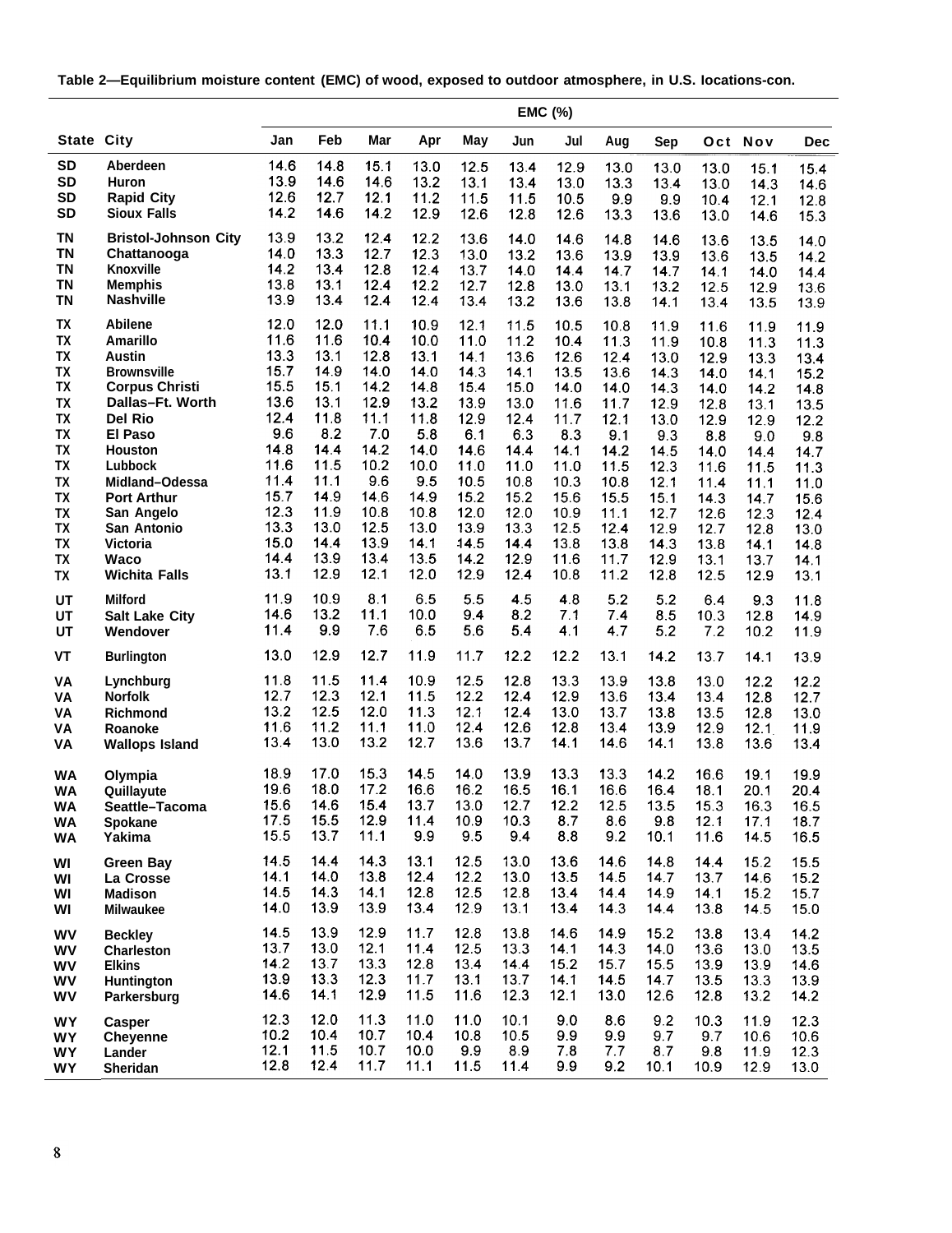| Table 3-Equilibrium moisture content (EMC) of wood, exposed to outdoor atmosphere, in locations outside U.S. |
|--------------------------------------------------------------------------------------------------------------|
|--------------------------------------------------------------------------------------------------------------|

|                                |                            |              |              |              |              |              |              | EMC (%)      |              |              |              |              |              |
|--------------------------------|----------------------------|--------------|--------------|--------------|--------------|--------------|--------------|--------------|--------------|--------------|--------------|--------------|--------------|
| Country                        | City                       | Jan          | Feb          | Mar          |              | Apr May      | Jun          | Jul          | Aug          | Sep          |              | Oct Nov      | <b>Dec</b>   |
| Argentina                      | <b>Buenos Aires</b>        | 11.4         | 12.4         | 13.2         | 14.1         | 14.4         | 14.7         | 15.6         | 14.0         | 12.7         | 13.1         | 12.3         | 11.9         |
| Australia                      | Hobart, TS                 | 10.8         | 11.5         | 11.9         | 12.7         | 14.3         | 14.6         | 14.6         | 13.5         | 13.2         | 11.8         | 11.4         | 11.0         |
| Australia                      | <b>Melbourne</b>           | 11.8         | 11.4         | 10.7         | 12.2         | 14.0         | 15.6         | 15.1         | 13.9         | 13.3         | 12.1         | 11.7         | 10.9         |
| Australia                      | Perth                      | 9.0          | 8.8          | 9.5          | 11.1         | 13.1         | 14.4         | 15.3         | 14.0         | 13.0         | 12.0         | 10.7         | 9.8          |
| Australia                      | Sydney                     | 12.6         | 12.9         | 13.2         | 13.2         | 12.8         | 13.0         | 12.3         | 11.8         | 11.4         | 11.8         | 11.6         | 11.8         |
| Austria                        | Vienna                     | 16.1         | 14.2         | 12.6         | 11.2         | 11.9         | 11.8         | 10.7         | 11.1         | 12.5         | 14.3         | 15.3         | 15.2         |
| <b>Bahamas</b>                 | Nassau                     | 15.0         | 13.9         | 13.6         | 12.7         | 13.9         | 14.3         | 13.9         | 14.7         | 14.7         | 15.1         | 14.3         | 14.6         |
| <b>Belgium</b>                 | Antwerp                    | 19.2         | 15.8         | 16.0         | 13.8         | 14.4         | 14.1         | 15.0         | 14.2         | 15.8         | 18.0         | 18.6         | 18.5         |
| <b>Belgium</b>                 | <b>Brussels</b>            | 18.4         | 16.4         | 15.5         | 13.8         | 13.7         | 14.9         | 13.8         | 14.2         | 15.3         | 16.2         | 17.8         | 18.5         |
| Bermuda                        | Hamilton                   | 12.6         | 13.1         | 12.8         | 12.6         | 14.2         | 14.7         | 13.9         | 13.3         | 13.3         | 13.3         | 12.6         | 12.9         |
| Boliva                         | La Paz                     | 14.2         | 13.8         | 13.5         | 11.4         | 9.3          | 8.5          | 8.3          | 8.9          | 10.0         | 10.3         | 10.5         | 12.2         |
| <b>Bosnia</b>                  | Tuzla                      | 15.6         | 15.2         | 11.9         | 12.0         | 12.5         | 12.9         | 12.3         | 12.9         | 13.8         | 15.2         | 15.9         | 16.9         |
| Brazil                         | Brasilia                   | 13.6         | 13.2         | 13.9         | 13.2         | 12.6         | 11.6         | 10.5         | 9.5          | 9.7          | 11.6         | 13.6         | 14.6         |
| Brazil                         | Rio De Janeiro             | 12.4         | 11.9         | 12.7         | 13.3         | 13.9         | 13.2         | 12.9         | 12.4         | 12.9         | 12.7         | 12.2         | 13.0         |
| Brazil                         | Sao Paulo                  | 15.5         | 14.3         | 13.9         | 15.0         | 15.9         | 14.5         | 12.5         | 13.8         | 14.6         | 14.6         | 15.5         | 14.2         |
| Canada                         | Calgary, AB                | 10.8         | 11.0         | 10.8         | 9.5          | 9.6          | 10.0         | 10.4         | 10.6         | 10.4         | 9.9          | 10.7         | 11.2         |
| Canada                         | Churchill, MN              | 11.3         | 11.1         | 12.6         | 14.8         | 16.1         | 15.0         | 14.0         | 14.8         | 15.9         | 16.7         | 15.6         | 11.8         |
| Canada                         | <b>Edmonton, AB</b>        | 13.1         | 13.3         | 12.7         | 10.7         | 10.2         | 11.9         | 13.4         | 13.7         | 12.9         | 12.0         | 14.2         | 14.6         |
| Canada                         | Halifax, NS                | 14.6         | 15.7<br>13.1 | 13.6<br>12.1 | 13.6<br>11.5 | 14.3<br>11.4 | 14.1<br>12.3 | 13.8<br>12.6 | 14.6<br>13.5 | 14.9<br>14.5 | 16.1<br>13.8 | 17.0<br>14.7 | 16.6<br>15.1 |
| Canada                         | <b>Montreal, ON</b>        | 13.8<br>15.6 | 19.0         | 14.7         | 14.1         | 18.0         | 17.5         | 17.0         | 19.1         | 20.5         | 18.3         | 12.5         | 14.4         |
| Canada                         | <b>Mould Bay, NT</b>       | 12.7         | 12.8         | 12.6         | 11.7         | 11.1         | 12.0         | 13.2         | 13.8         | 14.0         | 13.4         | 14.6         | 13.9         |
| Canada<br>Canada               | Quebec, QB<br>St. John, NB | 13.5         | 13.2         | 12.8         | 12.9         | 13.2         | 14.1         | 14.9         | 14.9         | 15.3         | 15.5         | 15.7         | 14.7         |
| Canada                         | St. John's, NF             | 17.1         | 15.8         | 16.6         | 15.7         | 15.4         | 16.2         | 15.8         | 16.3         | 16.8         | 16.6         | 16.3         | 17.3         |
| Canada                         | <b>Toronto, ON</b>         | 15.7         | 15.2         | 14.1         | 12.4         | 12.4         | 12.3         | 12.3         | 13.5         | 14.5         | 14.6         | 16.4         | 17.2         |
| Canada                         | Vancouver, BC              | 17.6         | 16.5         | 16.0         | 14.7         | 14.0         | 14.1         | 13.8         | 14.5         | 15.8         | 18.0         | 17.8         | 19.2         |
| Canada                         | Winnipeg, MN               | 16.6         | 14.4         | 15.1         | 11.2         | 10.1         | 12.0         | 12.9         | 12.8         | 12.4         | 13.0         | 15.2         | 14.9         |
| Canada                         | Yellowknife, NT            | 11.7         | 11.3         | 11.0         | 11.0         | 9.9          | 9.7          | 10.4         | 12.1         | 13.8         | 16.0         | 14.3         | 12.5         |
| <b>Chile</b>                   | Santiago                   | 9.8          | 10.2         | 11.3         | 12.2         | 14.8         | 16.1         | 16.1         | 15.2         | 14.0         | 12.4         | 11.3         | 10.5         |
| China                          | <b>Beijing</b>             | 7.0          | 6.9          | 7.4          | 7.7          | 9.2          | 10.2         | 13.3         | 13.9         | 11.4         | 9.9          | 9.1          | 7.7          |
| China                          | <b>Hong Kong</b>           | 12.2         | 13.8         | 15.4         | 15.5         | 15.5         | 15.1         | 13.9         | 13.9         | 13.3         | 11.7         | 11.4         | 11.1         |
| China                          | Shanghai                   | 13.6         | 13.7         | 14.6         | 14.1         | 14.2         | 15.5         | 16.0         | 15.5         | 15.1         | 14.2         | 13.3         | 12.7         |
| Colombia                       | <b>Barranquilla</b>        | 14.3         | 13.9         | 13.3         | 13.9         | 15.1         | 15.1         | 14.7         | 15.5         | 16.0         | 16.5         | 15.5         | 14.3         |
| Colombia                       | <b>Bogota</b>              | 15.7         | 15.8         | 15.3         | 16.3         | 16.8         | 16.3         | 14.8         | 15.3         | 15.8         | 16.3         | 17.4         | 15.8         |
| <b>Czech Republic</b>          | <b>Prague</b>              | 19.8         | 17.4         | 14.0         | 12.1         | 12.7         | 13.1         | 12.5         | 13.1         | 14.0         | 16.6         | 19.2         | 19.9         |
| <b>Denmark</b>                 | Copenhagen                 | 19.1         | 18.2         | 16.3         | 13.7         | 12.6         | 13.1         | 13.1         | 13.4         | 14.8         | 16.7         | 19.3         | 19.1         |
| Egypt                          | Alexandria                 | 12.4         | 12.2         | 12.2         | 11.3         | 11.6         | 12.1         | 13.0         | 12.7         | 12.2         | 12.4         | 11.8         | 12.8         |
| <b>England</b>                 | <b>Birmingham</b>          | 19.2         | 18.4         | 15.4         | 14.6         | 13.9         | 14.4         | 13.8         | 14.1         | 15.8         | 16.7         | 17.8         | 19.3         |
| <b>England</b>                 | Leeds                      | 16.5         | 15.9         | 14.1         | 13.1         | 12.4         | 13.0         | 12.5         | 13.1         | 13.7         | 16.7         | 16.0         | 16.5         |
| England                        | Liverpool                  | 18.5         | 17.1         | 15.5         | 14.6         | 14.0         | 14.1         | 14.1         | 14.9         | 16.3         | 17.3         | 17.9         | 18.5         |
| <b>England</b>                 | London                     | 19.3         | 16.5         | 15.5         | 13.5         | 13.3         | 13.1         | 13.1         | 13.1         | 14.5         | 17.4         | 17.9         | 19.4         |
| <b>England</b>                 | Newcastle                  | 17.6         | 17.0         | 15.4         | 14.1         | 13.9         | 14.8         | 14.9         | 14.1         | 15.2         | 16.1         | 17.1         | 19.3         |
| <b>England</b>                 | <b>Plymouth</b>            | 17.8         | 17.1         | 16.6         | 15.6         | 15.2         | 15.3         | 15.8         | 15.8         | 17.5         | 16.8         | 18.7         | 18.6         |
| Equador                        | Quito                      | 13.0         | 13.0         | 13.7         | 13.4         | 13.4         | 11.4         | 10.5         | 10.2         | 11.2         | 12.4         | 13.0         | 13.0         |
| <b>Ethiopia</b>                | <b>Addis Ababa</b>         | 9.5          | 10.1         | 9.9          | 10.7         | 9.9          | 12.2<br>12.2 | 15.4         | 15.4<br>15.8 | 14.1         | 10.4         | 9.5          | 9.5          |
| <b>Finland</b>                 | Helsinki                   | 19.5         | 19.5         | 16.0         | 13.2         | 11.7         |              | 13.4         |              | 16.7         | 18.5         | 19.9         | 19.7         |
| <b>France</b>                  | <b>Bordeaux</b>            | 17.8<br>19.4 | 16.0<br>16.5 | 14.7<br>17.2 | 13.6<br>16.1 | 14.1<br>16.2 | 13.8<br>16.9 | 13.2<br>16.9 | 13.2<br>16.9 | 14.6<br>18.1 | 17.4<br>18.1 | 18.0         | 18.6         |
| <b>France</b>                  | Brest<br><b>Marseille</b>  | 14.1         | 13.1         | 12.3         | 11.4         | 11.5         | 10.9         | 10.1         | 10.8         | 11.8         | 13.1         | 18.0<br>13.6 | 17.2         |
| <b>France</b>                  | <b>Nice</b>                | 11.0         | 11.7         | 12.3         | 13.7         | 14.1         | 13.9         | 13.9         | 13.2         | 13.9         | 13.1         | 12.1         | 14.6         |
| <b>France</b><br><b>France</b> | Paris                      | 17.7         | 15.3         | 14.6         | 12.6         | 13.3         | 13.1         | 12.3         | 12.0         | 14.1         | 16.8         | 18.6         | 11.5<br>17.7 |
| Germany                        | <b>Berlin</b>              | 19.0         | 16.8         | 14.9         | 12.4         | 11.8         | 12.8         | 12.3         | 12.5         | 14.5         | 16.1         | 18.5         | 20.0         |
| Ghana                          | Accra                      | 12.7         | 13.6         | 14.3         | 14.7         | 15.5         | 17.0         | 16.5         | 16.5         | 16.0         | 15.5         | 147          | 14.3         |
| <b>Grand Cayman</b>            | <b>George Town</b>         | 15.5         | 15.1         | 14.3         | 13.6         | 14.7         | 14.3         | 14.7         | 14.7         | 15.5         | 15.5         | 15.5         | 15.5         |
| Greece                         | Athens                     | 12.6         | 12.6         | 12.1         | 11.9         | 11.1         | 10.1         | 8.4          | 8.6          | 9.4          | 11.3         | 12.7         | 13.3         |
| India                          | <b>Bombay</b>              | 10.1         | 9.6          | 10.6         | 12.4         | 12.7         | 15.1         | 17.6         | 17.6         | 16.0         | 12.7         | 10.5         | 9.9          |
| India                          | <b>Calcutta</b>            | 12.1         | 11.2         | 10.8         | 12.2         | 13.6         | 16.0         | 17.0         | 17.6         | 17.0         | 14.7         | 13.0         | 12.6         |
| India                          | Madras                     | 13.9         | 13.3         | 12.7         | 12.7         | 10.7         | 10.0         | 11.5         | 11.9         | 12.7         | 14.3         | 14.7         | 14.7         |
| India                          | <b>New Delhi</b>           | 11.0         | 9.9          | 8.4          | 6.6          | 6.3          | 8.0          | 12.2         | 13.6         | 11.3         | 9.2          | 9.7          | 10.6         |
| Indonesia                      | Jakarta                    | 17.6         | 16.5         | 16.0         | 14.7         | 14.7         | 14.3         | 13.9         | 13.9         | 13.3         | 13.0         | 13.9         | 15.1         |
| Iraq                           | <b>Baghdad</b>             | 12.8         | 11.1         | 9.0          | 7.2          | 5.4          | 4.3          | 4.1          | 4.7          | 5.1          | 6.6          | 9.0          | 12.9         |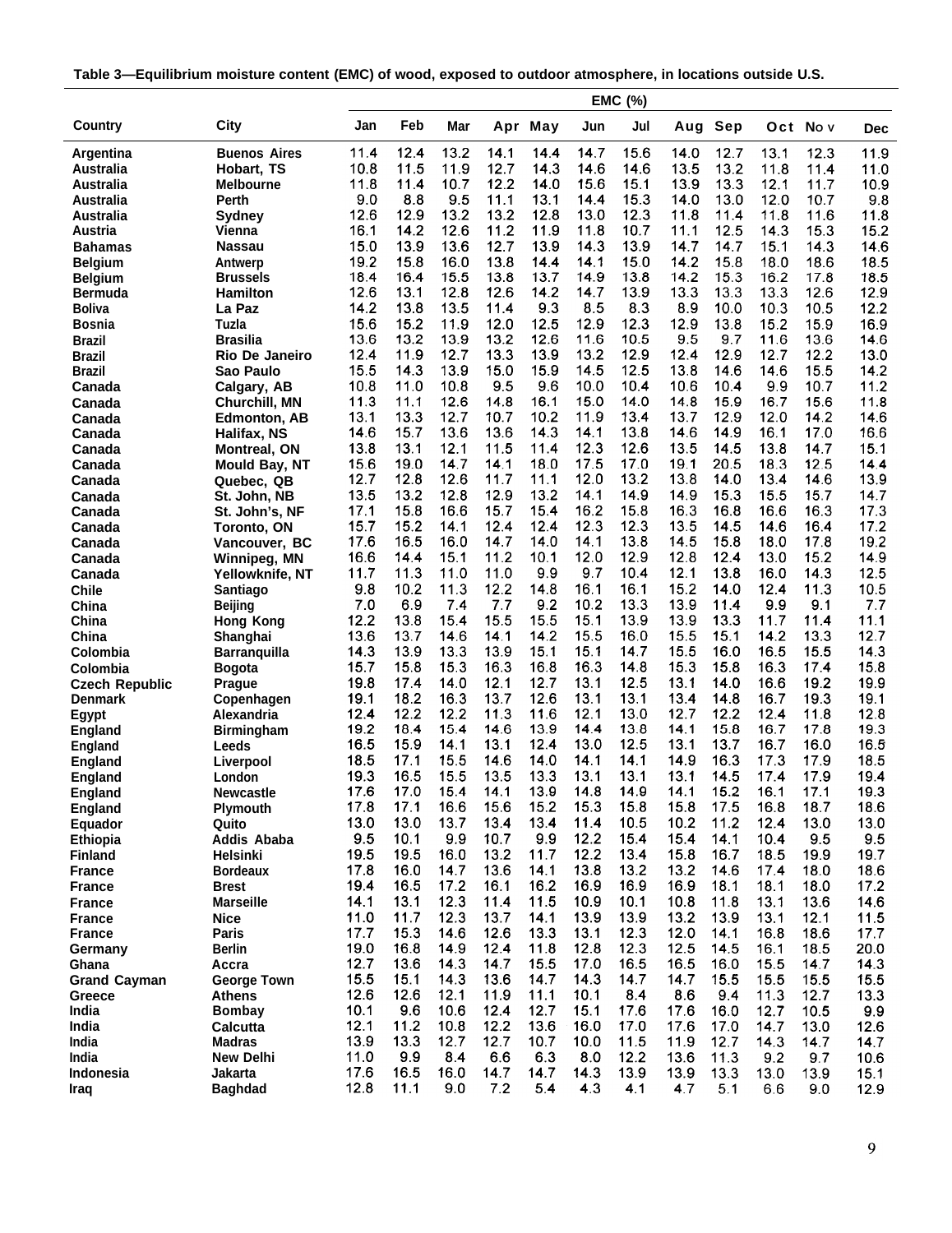|  | Table 3—Equilibrium moisture content (EMC) of wood, exposed to outdoor atmosphere, in locations outside U.S.—con. |
|--|-------------------------------------------------------------------------------------------------------------------|
|--|-------------------------------------------------------------------------------------------------------------------|

|                                     |                                |              |              |              |              |              |              | EMC (%)      |              |              |              |              |              |
|-------------------------------------|--------------------------------|--------------|--------------|--------------|--------------|--------------|--------------|--------------|--------------|--------------|--------------|--------------|--------------|
| Country                             | City                           | Jan          | Feb          | Mar          | Apr          | May          | Jun          | Jul          | Aug          | Sep          | Oct          | Nov          | <b>Dec</b>   |
| <b>Ireland</b>                      | <b>Dublin</b>                  | 17.8         | 15.9         | 16.0         | 15.5         | 15.2         | 15.3         | 15.4         | 16.3         | 15.8         | 16.7         | 16.6         | 18.5         |
| Is. of St. Martin<br>Israel         | St. Martin<br>Jerusalem        | 13.3<br>13.8 | 13.3<br>13.1 | 13.9<br>11.8 | 14.3<br>9.8  | 13.9<br>9.1  | 13.3         | 13.3         | 13.9         | 13.9         | 14.3         | 14.3         | 14.3         |
| Israel                              | <b>Tel Aviv</b>                | 13.0         | 13.0         | 11.9         | 10.5         | 11.2         | 9.5<br>11.7  | 10.2<br>12.7 | 11.2<br>12.4 | 10.6         | 10.7         | 11.2         | 13.5         |
| Italy                               | Genoa                          | 11.2         | 11.2         | 11.8         | 12.4         | 13.1         | 13.2         | 12.7         | 12.4         | 12.1<br>12.4 | 11.6<br>12.5 | 11.1<br>11.6 | 13.0<br>11.2 |
| <b>Italy</b>                        | Milan                          | 15.2         | 14.8         | 13.4         | 12.9         | 14.1         | 13.8         | 13.5         | 13.9         | 15.0         | 16.2         | 15.4         | 15.2         |
| <b>Italy</b>                        | Naples                         | 15.1         | 14.2         | 13.6         | 13.7         | 13.5         | 13.5         | 13.0         | 13.0         | 14.2         | 15.4         | 15.7         | 15.1         |
| Italy                               | Palermo                        | 14.4         | 13.7         | 14.0         | 14.1         | 14.2         | 13.6         | 13.6         | 13.6         | 13.3         | 13.2         | 13.8         | 14.1         |
| <b>Italy</b>                        | Piss                           | 14.1         | 13.1         | 13.2         | 13.6         | 14.1         | 13.2         | 12.9         | 12.9         | 13.5         | 14.1         | 14.3         | 14.6         |
| <b>Italy</b>                        | Rome                           | 15.1         | 15.1         | 15.2         | 15.3         | 14.9         | 15.5         | 15.1         | 14.7         | 15.0         | 15.0         | 16.2         | 14.7         |
| Italy                               | <b>Venice</b>                  | 17.0         | 14.9         | 15.1         | 14.0         | 13.4         | 14.2         | 13.2         | 13.6         | 15.0         | 15.3         | 16.6         | 15.8         |
| Jamaica                             | Kingston                       | 12.7         | 12.4         | 12.4         | 12.4         | 12.7         | 12.4         | 12.4         | 12.4         | 13.3         | 13.6         | 13.3         | 12.7         |
| Japan                               | Kobe                           | 10.8         | 11.0         | 10.9         | 11.0         | 11.8         | 13.6         | 14.3         | 12.7         | 13.3         | 12.0         | 12.4         | 11.4         |
| Japan                               | Nagasaki                       | 12.1         | 12.1         | 12.3         | 12.8         | 13.2         | 15.0         | 15.5         | 13.9         | 13.9         | 12.1         | 12.4         | 12.5         |
| Japan                               | Tokyo<br>Nairobi               | 9.5<br>11.3  | 9.6<br>10.3  | 10.9<br>10.7 | 12.4<br>13.5 | 12.6         | 15.5         | 16.0         | 14.3         | 14.6         | 13.5         | 11.8         | 10.5         |
| Kenya<br>Korea                      | Seoul                          | 10.9         | 10.9         | 10.5         | 10.1         | 14.2<br>10.9 | 13.5<br>12.4 | 13.4<br>15.1 | 12.5<br>13.9 | 11.3<br>12.6 | 11.1<br>11.7 | 12.9         | 13.2         |
| Luxembourg                          | Luxembourg                     | 21.0         | 15.7         | 14.9         | 11.9         | 11.8         | 13.1         | 12.0         | 12.5         | 14.4         | 16.7         | 11.3<br>17.7 | 11.4<br>20.0 |
| Madagascar                          | Antananarivo                   | 13.9         | 14.2         | 13.9         | 13.9         | 13.5         | 13.4         | 13.7         | 13.1         | 11.3         | 11.3         | 12.3         | 13.9         |
| Mexico                              | Acapulco                       | 14.3         | 13.6         | 14.3         | 14.7         | 14.3         | 14.7         | 14.7         | 14.7         | 15.1         | 14.7         | 14.7         | 14.3         |
| Mexico                              | Cancun                         | 16.5         | 15.5         | 14.3         | 14.7         | 13.6         | 15.1         | 14.7         | 15.1         | 15.1         | 15.1         | 15.5         | 16.0         |
| Mexico                              | <b>Mazatlan</b>                | 12.9         | 12.6         | 12.6         | 12.4         | 12.7         | 13.0         | 14.3         | 14.7         | 15.5         | 14.7         | 13.3         | 13.2         |
| Mexico                              | <b>Puerto Vallarta</b>         | 14.6         | 14.6         | 14.6         | 15.1         | 14.3         | 14.7         | 15.1         | 14.7         | 15.5         | 15.1         | 15.1         | 15.5         |
| <b>Morocco</b>                      | Casablanca                     | 16.8         | 16.8         | 16.9         | 16.9         | 15.9         | 15.9         | 16.0         | 16.5         | 17.0         | 16.4         | 16.4         | 17.5         |
| <b>Netherland Antilles</b>          | Aruba                          | 13.6         | 13.6         | 13.6         | 13.6         | 13.6         | 13.6         | 14.3         | 13.6         | 14.3         | 14.3         | 14.7         | 14.7         |
| <b>Netherland Antilles</b>          | Curacao                        | 14.7         | 14.3         | $13.6$ .     | 14.3         | 14.3         | 13.9         | 13.9         | 13.6         | 14.3         | 15.1         | 14.7         | 14.7         |
| <b>Netherlands</b>                  | Amsterdam                      | 21.1         | 18.4         | 17.8         | 15.5         | 14.8         | 15.3         | 16.4         | 15.9         | 18.1         | 18.0         | 21.3         | 20.2         |
| Niger                               | Niamey                         | 4.3          | 3.6          | 3.6          | 4.6          | 7.2          | 9.2          | 11.7         | 13.0         | 11.7         | 7.6          | 5.3          | 4.9          |
| Nigeria                             | Lagos                          | 14.3<br>16.9 | 13.3<br>15.1 | 13.9<br>13.9 | 15.1<br>13.3 | 16.0<br>12.8 | 17.6<br>13.6 | 18.2<br>14.8 | 17.0<br>15.3 | 19.7<br>15.2 | 18.2<br>15.1 | 15.5<br>15.8 | 13.9<br>16.9 |
| Norway                              | <b>Bergen</b><br>Oslo          | 17.2         | 17.2         | 14.6         | 11.2         | 10.6         | 11.0         | 11.5         | 12.0         | 13.3         | 15.5         | 16.9         | 18.0         |
| Norway<br>Peru                      | Lima                           | 15.1         | 15.1         | 15.1         | 15.5         | 17.0         | 16.4         | 15.9         | 16.4         | 16.4         | 15.4         | 15.0         | 14.6         |
| <b>Philippines</b>                  | <b>Manila</b>                  | 14.3         | 13.3         | 12.4         | 11.9         | 12.7         | 14.3         | 15.5         | 16.5         | 16.0         | 15.5         | 15.1         | 14.7         |
| Portugal                            | Lisbon                         | 15.2         | 14.4         | 13.3         | 13.0         | 12.5         | 12.1         | 11.0         | 10.6         | 11.6         | 13.5         | 15.3         | 16.2         |
| Russia                              | Moscow                         | 17.5         | 16.2         | 14.4         | 12.3         | 12.1         | 13.1         | 13.8         | 15.4         | 16.2         | 17.0         | 18.0         | 18.5         |
| Scotland                            | Aberdeen                       | 18.4         | 17.0         | 16.5         | 15.5         | 15.6         | 15.7         | 15.8         | 16.3         | 16.8         | 17.9         | 17.1         | 17.7         |
| Scotland                            | Edinburgh                      | 18.4         | 15.8         | 15.4         | 14.6         | 14.3         | 14.4         | 14.9         | 15.3         | 16.8         | 17.3         | 17.8         | 19.3         |
| Scotland                            | Glascow                        | 19.2         | 17.0         | 16.5         | 14.2         | 13.6         | 14.8         | 14.5         | 15.3         | 16.8         | 18.7         | 17.8         | 19.3         |
| Scotland                            | Kirkwall                       | 18.4         | 19.2         | 17.7         | 17.8         | 17.3         | 18.7         | 19.6         | 19.6         | 18.7         | 19.5         | 19.4         | 19.3         |
| Singapore                           | Singapore                      | 16.5         | 16.0         | 15.1         | 16.5         | 16.0         | 16.5         | 16.5         | 16.5         | 17.0         | 17.0         | 18.2         | 17.0         |
| Somalia                             | Mogadishu                      | 13.3<br>12.1 | 13.9<br>12.4 | 12.7<br>13.2 | 13.0<br>13.8 | 13.6         | 14.7         | 14.7<br>15.7 | 15.1<br>14.8 | 14.3         | 14.3         | 13.9         | 13.9         |
| <b>South Africa</b><br>South Africa | <b>Cape Town</b><br>Pretoria   | 10.2         | 10.6         | 10.6         | 10.1         | 14.9<br>9.3  | 14.4<br>9.2  | 8.7          | 8.1          | 13.7<br>7.8  | 12.8<br>9.0  | 12.6<br>9.8  | 12.6<br>10.4 |
| Spain                               | <b>Barcelona</b>               | 13.8         | 13.5         | 13.6         | 14.0         | 14.9         | 15.0         | 14.3         | 14.3         | 14.6         | 14.5         | 14.4         | 13.2         |
| Spain                               | <b>Bilbao</b>                  | 13.2         | 12.3         | 12.3         | 13.0         | 13.1         | 13.5         | 13.5         | 14.2         | 12.6         | 12.5         | 13.0         | 12.9         |
| Spain                               | Madrid                         | 14.5         | 13.0         | 11.7         | 11.5         | 10.8         | 9.7          | 8.2          | 8.2          | 9.8          | 12.2         | 13.9         | 14.5         |
| <b>Spain</b>                        | <b>Seville</b>                 | 13.9         | 13.3         | 11.6         | 11.7         | 10.3         | 9.6          | 8.8          | 8.6          | 9.4          | 11.1         | 13.1         | 14.4         |
| <b>St. Lucia Island</b>             | St. Lucia                      | 13.9         | 13.3         | 12.7         | 13.3         | 13.3         | 13.9         | 14.3         | 14.7         | 14.7         | 14.3         | 15.1         | 13.9         |
| Sudan                               | Khartoum                       | 5.0          | 4.0          | 3.2          | 3.2          | 3.7          | 4.8          | 6.8          | 7.7          | 6.9          | 5.1          | 5.2          | 5.6          |
| Sweden                              | <b>Stockholm</b>               | 18.8         | 18.8         | 16.1         | 13.2         | 11.5         | 11.9         | 12.5         | 13.4         | 15.7         | 18.5         | 20.0         | 23.3         |
| <b>Switzerland</b>                  | Bern                           | 17.4         | 15.2         | 13.7         | 13.1         | 13.3         | 12.5         | 12.6         | 12.6         | 14.1         | 15.6         | 15.9         | 18.3         |
| <b>Switzerland</b>                  | Geneva                         | 16.9         | 15.7         | 13.0         | 11.9         | 12.7         | 12.0         | 11.8         | 11.8         | 13.7         | 16.2         | 15.4         | 16.3         |
| <b>Switzerland</b>                  | Zurich                         | 16.2         | 15.1         | 13.0         | 12.2         | 12.4         | 13.1         | 12.3         | 12.8         | 14.9         | 16.2         | 16.4         | 18.3         |
| <b>Taiwan</b>                       | <b>Taipei</b>                  | 15.8         | 16.4         | 16.9         | 15.5         | 16.0         | 14.7         | 13.3         | 13.9         | 14.7         | 15.5         | 15.5         | 15.4         |
| <b>Tanzania</b>                     | Dar es Salaam                  | 14.7<br>12.2 | 13.9<br>13.0 | 15.5<br>12.7 | 17.0<br>12.7 | 16.5<br>13.3 | 15.1<br>13.0 | 15.1<br>13.9 | 14.3         | 14.3         | 14.7         | 14.7         | 15.1         |
| <b>Thailand</b><br><b>Tunisia</b>   | <b>Bangkok</b><br><b>Tunis</b> | 15.2         | 14.8         | 14.4         | 13.4         | 12.3         | 11.2         | 10.6         | 13.9<br>11.0 | 14.7<br>12.7 | 14.7<br>13.5 | 13.3<br>14.1 | 11.9<br>15.3 |
| Venezuela                           | Caracas                        | 13.9         | 13.2         | 12.4         | 13.3         | 13.9         | 14.3         | 15.1         | 14.6         | 14.3         | 14.6         | 15.1         | 14.2         |
| <b>Vietnam</b>                      | Hanoi                          | 15.4         | 16.9         | 18.2         | 17.0         | 15.5         | 14.7         | 15.5         | 16.0         | 14.7         | 14.3         | 13.9         | 14.2         |
| <b>Vietnam</b>                      | Ho Chi Minh City               | 12.2         | 11.5         | 11.7         | 12.2         | 13.0         | 14.7         | 14.7         | 15.1         | 15.5         | 15.1         | 14.3         | 13.0         |
| <b>Wales</b>                        | Cardiff                        | 19.3         | 17.1         | 17.1         | 14.6         | 15.2         | 15.3         | 15.4         | 15.4         | 16.3         | 18.7         | 19.4         | 18.5         |